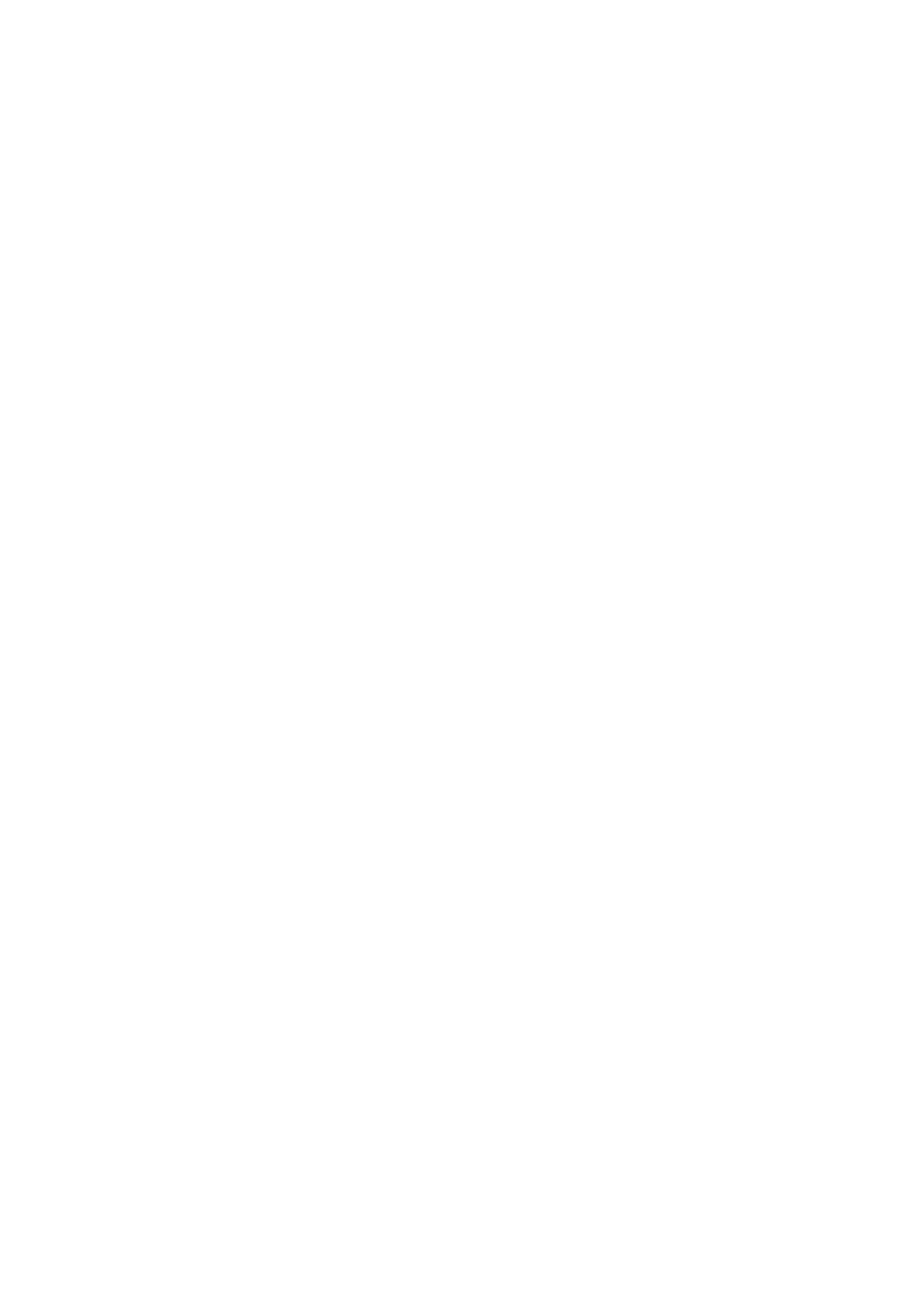# Policy Statement

Licensing System for Tour Operators and Activity Providers on Public Land in Victoria

ì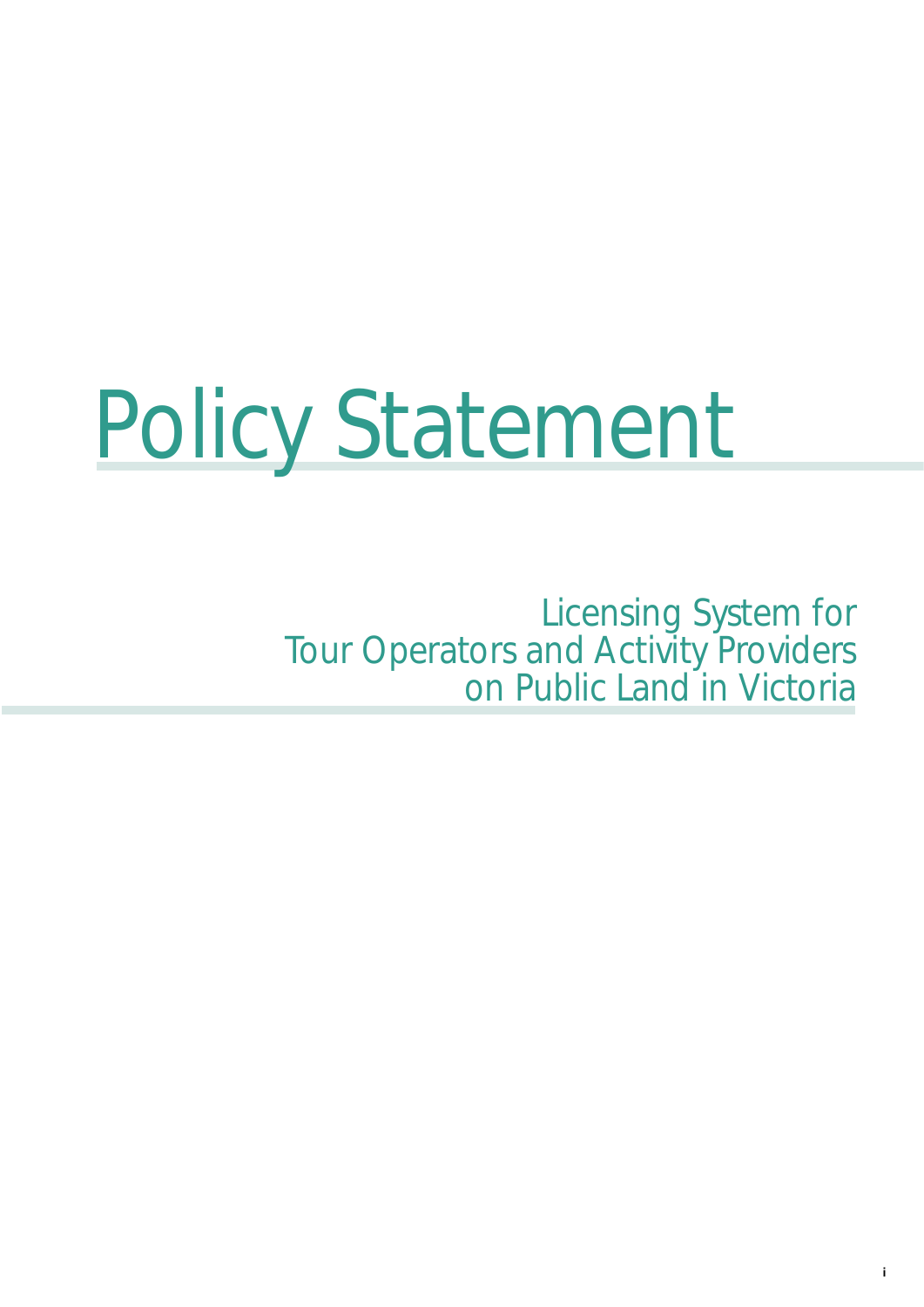

Front cover photo and banner photo: white water rafting, mitta mitta river photographer Mark Watson Courtesy tourism victoria

Published by the Victorian Government Department of Sustainability and Environment

Melbourne, May 2008

© The State of Victoria Department of Sustainability and Environment 2008

This publication is copyright. No part may be reproduced by any process except in accordance with the provisions of the *Copyright Act 1968*.

Authorised by the Victorian Government, 8 Nicholson Street, East Melbourne [or other DSE location].

Printed by Stream Solutions

Printed on 100% Recycled paper

ISBN 978-1-74208-262-2 (print) 978-1-74208-263-9 (web)

For more information contact the DSE Customer Service Centre 136 186

#### **Disclaimer**

This publication may be of assistance to you but the State of Victoria and its employees do not guarantee that the publication is without flaw of any kind or is wholly appropriate for your particular purposes and therefore disclaims all liability for any error, loss or other consequence which may arise from you relying on any information in this publication.

#### **Accessibility**

If you would like to receive this publication in an accessible format, such as large print or audio, please telephone 136 186, 1800 122 969 (TTY), or email customer.service@dse.vic.gov.au

This document is also available in PDF format on the Internet at www.dse.vic.gov.au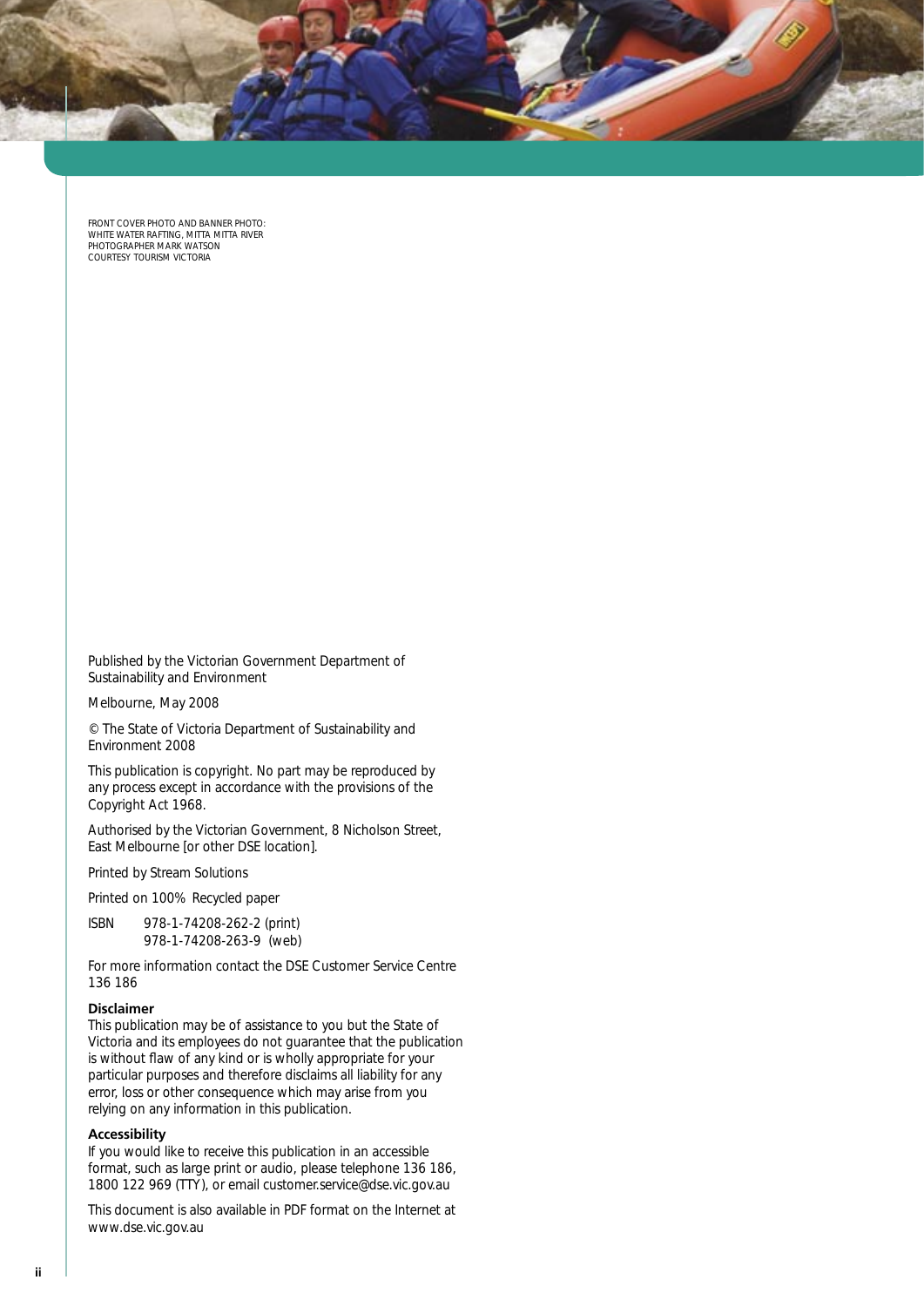# Minister's Foreword

I am pleased to present the *Policy Statement for the Licensing System for Tour Operators and Activity Providers on Public Land in Victoria*. This policy is an important stepping stone to uphold a dynamic nature-based tourism industry while protecting the environment and biodiversity values that make up our magnificent parks and forests.

The review of the licensing system has resulted in an improved licensing system for Victorian tour operators and activity providers that encourages a more sustainable industry, higher operating standards and greater business investment.

The tourism industry is worth an estimated \$10.9 billion dollars to the Victorian economy and accounts for almost 160,000 jobs. Nature-based tourism is one of its key markets and the state is well placed to cultivate this market further. The draft N*ature-based Tourism Strategy 2008–2012* together with this policy statement will help to foster tourism and conservation partnerships and outcomes in the industry.

Activities such as guided walking tours, rock climbing and canoeing on public land provide immense enjoyment for many Victorians including educational groups, and for interstate and overseas visitors. These ever improving businesses play an extremely important role in helping people access, enjoy and learn about public land and make a strong impression on visitors to our State so that they may also become repeat visitors.

Access to public land is therefore crucial to grow this market and the improved licensing system is integral to supporting future growth. This policy statement is informed by the 80 submissions that were received in response to the Directions Paper that was released in 2006. I would like to thank those who contributed to this process by providing submissions.

Improvements include lengthened tour operator licence terms that encourage greater business investment, the removal of first time application fees to ensure ease of entry to the market, increased flexibility by enabling the transfer of licences and a revised fee structure that moves Victoria closer to obtaining essential cost recovery in



line with other states. By better defining who requires a licence to carry on a business on public land, there is a stronger basis for compliance activity to ensure equity for current licence holders.

The improved licensing system ensures that we move into the future balancing environmental sustainability, economic wellbeing and enjoyment for public land visitors.

Victorian, interstate and overseas visitors to public land will also gain from a safer and better managed environment.

Strong support has been received from partner organisations; Tourism Victoria, Parks Victoria and Tourism Alliance Victoria.

This policy instils my confidence that Victoria is creating a fair and equitable licence system that is fostering greater business investments whilst demonstrating our leadership in tourism and recreation on public land.

**Gavin Jennings MLC**  Minister for Environment and Climate Change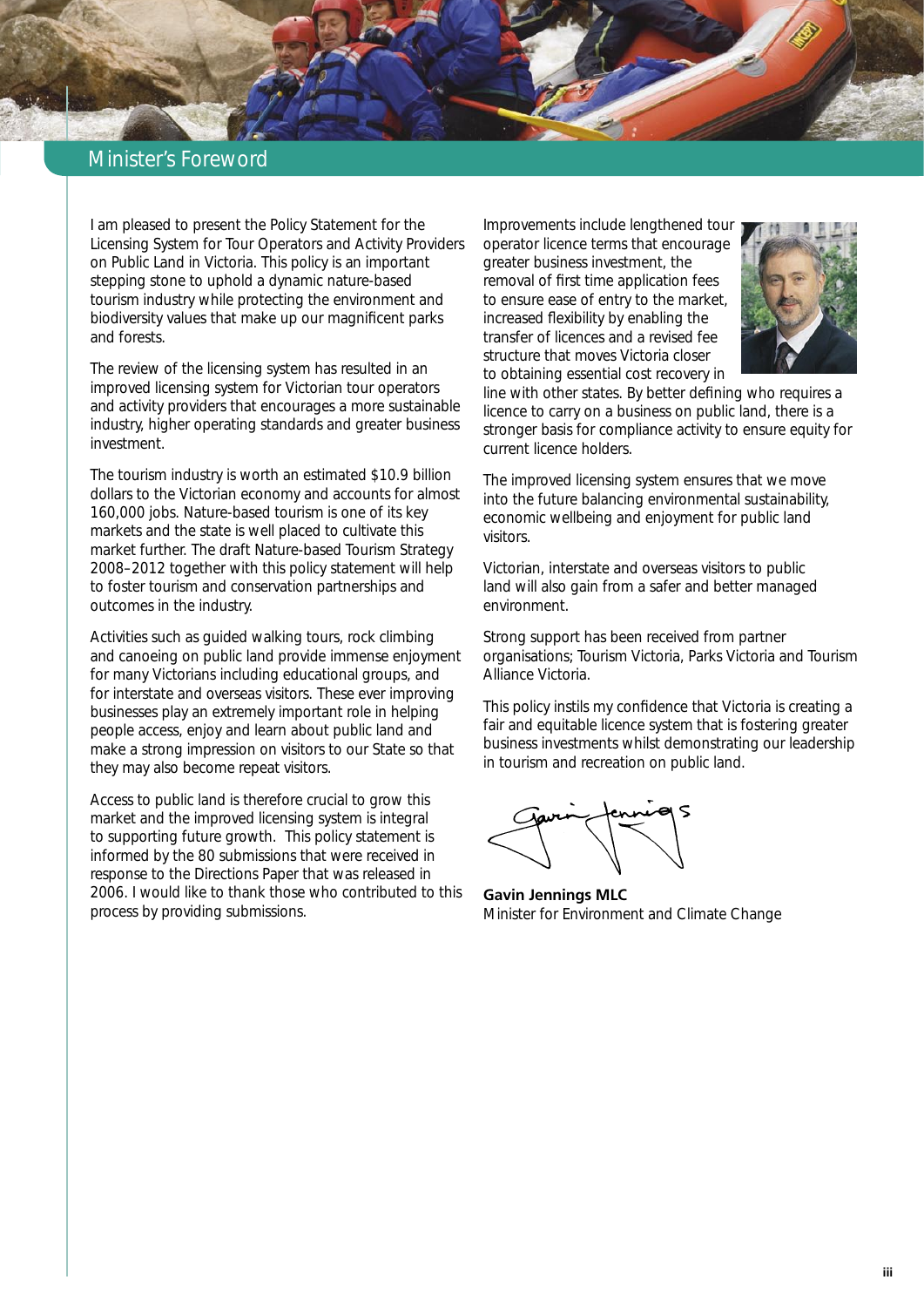# **Contents**

| The current licensing system for tour operators and activity providers on public land <b>Supering 1</b>                                                                                         |
|-------------------------------------------------------------------------------------------------------------------------------------------------------------------------------------------------|
|                                                                                                                                                                                                 |
|                                                                                                                                                                                                 |
|                                                                                                                                                                                                 |
|                                                                                                                                                                                                 |
| Summary - Longer Licence Terms for tour operators and activity providers 3                                                                                                                      |
|                                                                                                                                                                                                 |
|                                                                                                                                                                                                 |
|                                                                                                                                                                                                 |
|                                                                                                                                                                                                 |
|                                                                                                                                                                                                 |
|                                                                                                                                                                                                 |
|                                                                                                                                                                                                 |
|                                                                                                                                                                                                 |
| 2.2 A more consistent and efficient licensing system across public land categories <b>constitutions</b> 10                                                                                      |
| Summary - A more consistent licensing system [11] Marshall Marshall Marshall Marshall Marshall 10                                                                                               |
|                                                                                                                                                                                                 |
|                                                                                                                                                                                                 |
|                                                                                                                                                                                                 |
|                                                                                                                                                                                                 |
|                                                                                                                                                                                                 |
|                                                                                                                                                                                                 |
| Objective 4 To improve management of capacity - environmental and visitor [11] [14] Objective 4 To improve management of capacity - environmental and visitor [14] [14] [14] [14] [15] $\sigma$ |
| 4.1 Identifying 'hotspots' and managing through booking systems [10] Manuscription of 14                                                                                                        |
|                                                                                                                                                                                                 |
|                                                                                                                                                                                                 |
|                                                                                                                                                                                                 |
|                                                                                                                                                                                                 |
|                                                                                                                                                                                                 |
| Objective 6 To manage all organised groups in an appropriate and equitable manner [11] 18                                                                                                       |
|                                                                                                                                                                                                 |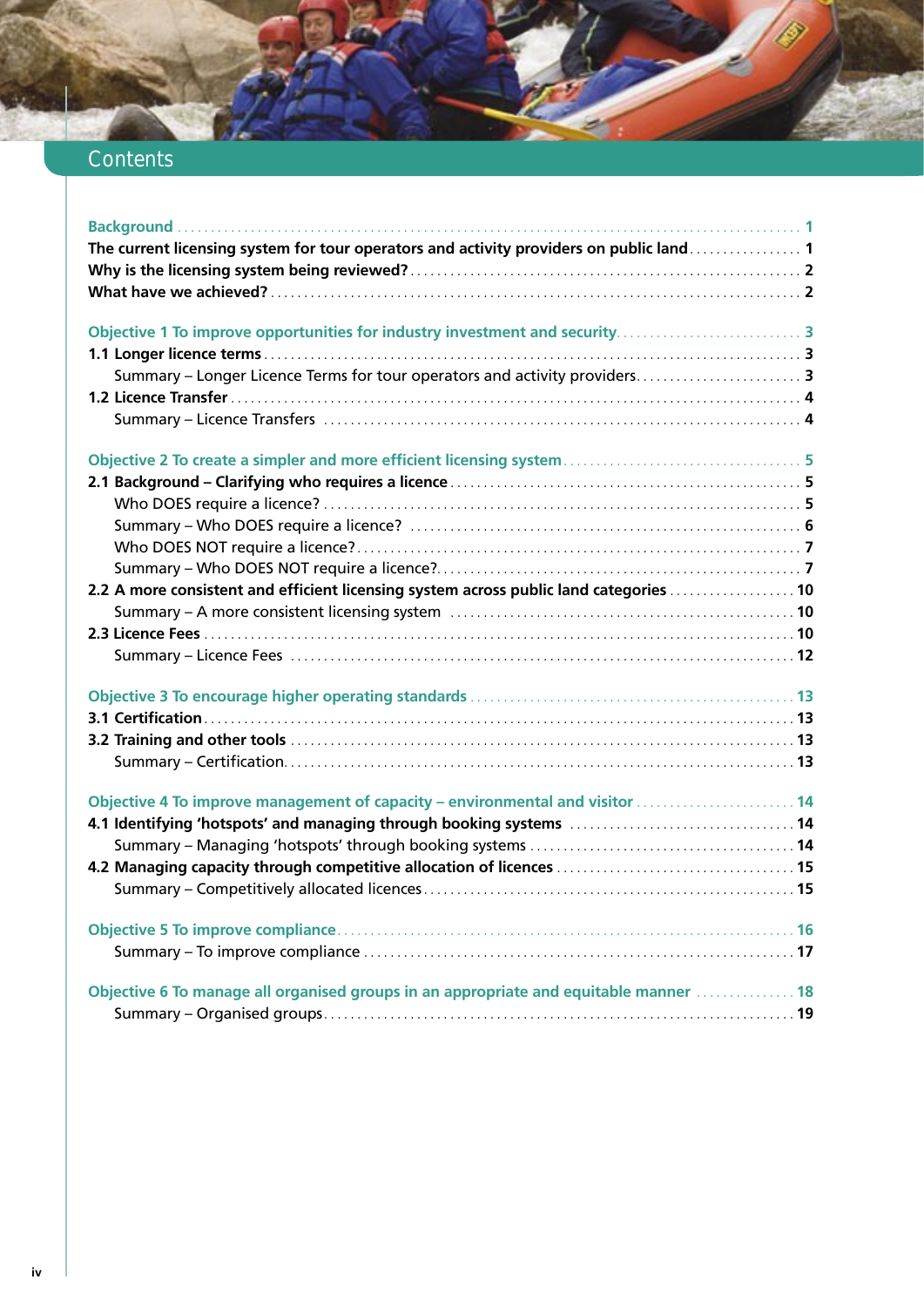# <span id="page-6-0"></span>Background

#### **The current licensing system for tour operators and activity providers on public land**

The Department of Sustainability and Environment (DSE) is the Government agency with the overarching responsibility for the entire public land estate. However, responsibility for the day-to-day management (including operational policy and procedures) of public land can be delegated to other agencies, such as Parks Victoria.

Public land managed by Parks Victoria includes national parks, marine national parks, marine sanctuaries, wilderness parks, State parks, metropolitan parks, regional parks, reservoir parks, natural features reserves, conservation reserves and Indigenous and non-Indigenous cultural heritage sites. State forests are the exception to this rule – the Department of Sustainability and Environment is directly responsible for the day-to-day management of State forests. However, under agreement with the Department of Sustainability and Environment, Parks Victoria administers the licences for tour operators and activity providers that operate in State forests.

The current licence administration system is known as the Tour Operator Management System (TOMS). It has been in place since 1996 and is administered by Parks Victoria. On average Parks Victoria issues approximately 250 licences to tour operators and activity providers each year. Licences issued through TOMS have conditions attached that identify the location(s) in which activities are permitted, how the relevant activities are to be

undertaken (e.g. leader/participant ratios, equipment standards), as well as general conditions relating to matters such as insurance, fees, emergency response, statutory requirements and any special conditions.

There are other permits and licences required for a range of activities/uses for commercial and non-commercial businesses on public land (e.g. events, leases and food vans sales). This document refers to Tour Operator and Activity Provider Licences ONLY.

Persons that carry on a trade or business (i.e that are business entities) on public land are required by legislation to hold a licence. More specifically, licensing allows Parks Victoria and DSE to:

- Provide legal access for appropriate use of public land for business;
- Protect natural and cultural values of public land by managing access, use and environmental impacts;
- Protect general visitor enjoyment;
- Ensure the safety of visitors by specifying appropriate skills, insurance cover and risk management procedures for operators;
- Obtain a return for the State Government for the use of public land that provides a private benefit;
- Potentially provide information to assist the strategic allocation of resources;
- Know the range and diversity of tourism businesses and related activities on the land they manage; and
- Develop a relationship with licensees.



loch ard gorge photographer daryl wisely courtesy Tourism Victoria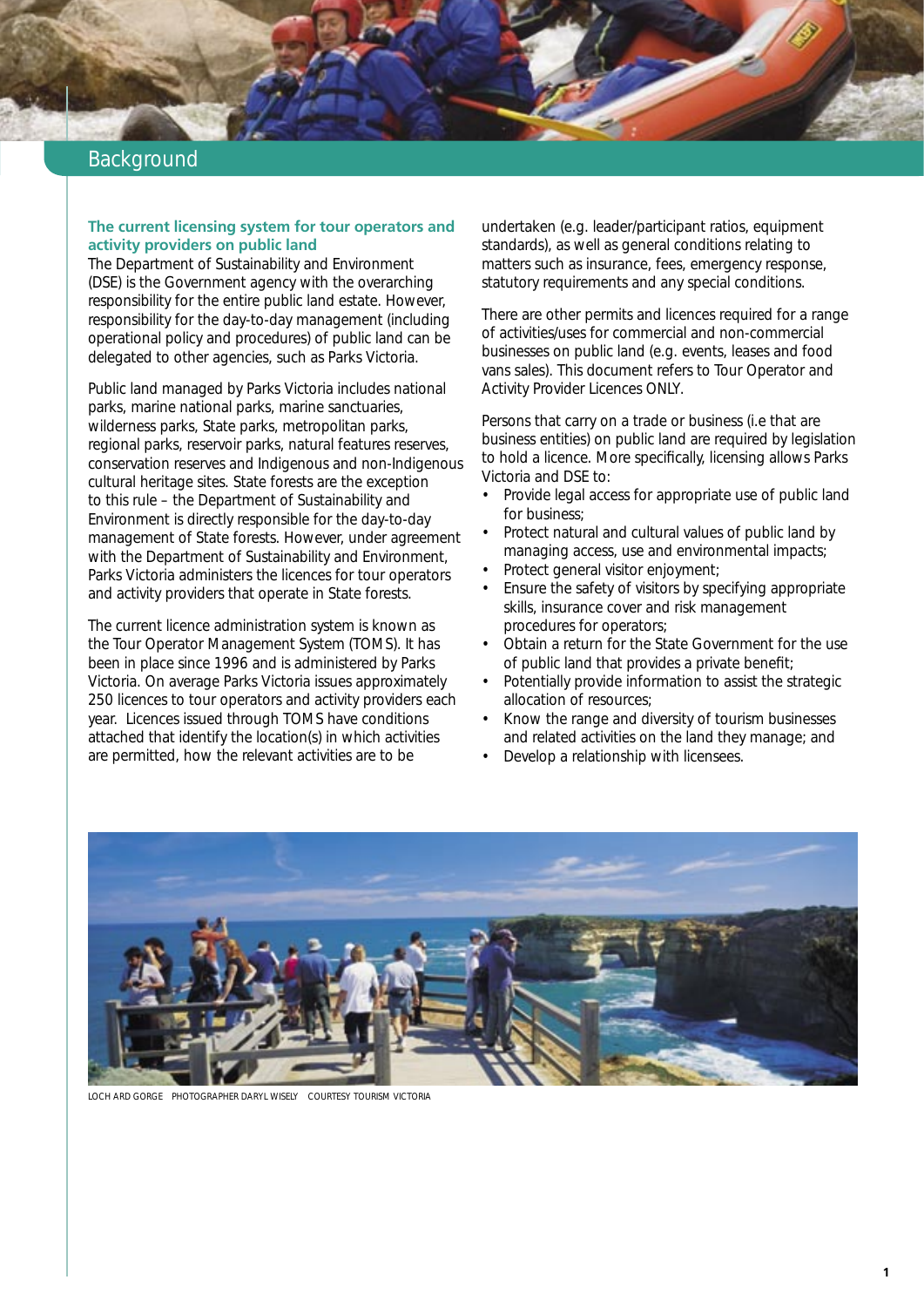<span id="page-7-0"></span>

#### **Why is the licensing system being reviewed?**

Industry has been supportive of the need to review the licensing system as it has not been reviewed since 1996.

In 2003, the Minister for the Environment, established a review of the licensing system to advise on any changes required to support a viable nature-based tourism industry on public land, while maintaining and enhancing sustainable use of public land for all. The length of licence terms, who requires a licence, licence fees, compliance and reporting requirements were key issues considered in the review.

#### **What have we achieved?**

The review of the Public Land Tour Operator and Activity Provider Licence has progressed through the following stages:

- an issues paper, *Reforms to Public Land Tour Operator Licensing – Current Situation, Issues and Policy Proposals*, released in 2004; and
- targeted stakeholder engagement undertaken throughout 2005.



In February 2006, a Directions Paper, *Public Land Tour Operator and Activity Provider Licence Reform Project*, was presented for public comment.

Due to the bushfires of January 2006, which affected a significant number of licensed tour operators and activity providers, the public submission period was extended to April 2006. More than 80 submissions were received in the following broad categories:

• Licensed tour operators/activity providers 41

| • Recreation or community organisations |    |
|-----------------------------------------|----|
| (non-commercial entities)               | 23 |
| • Peak bodies or industry organisations | 18 |
| • Private individuals                   | 17 |
| • Educational organisations             | h. |
| • Government agencies                   |    |
|                                         |    |

**Members of Parliament** 2

In general, the submissions demonstrated:

- strong support for increasing the maximum licence term;
- moderate support for enabling transfer of longer licences;
- strong support for clarifying the definition of who requires a licence, but also strong opposition to the definition proposed in the Directions Paper;
- no preferred fee model, but support for abolishing use fee payments caps; and
- strong support for increasing enforcement activity to target unlicensed operators.

This policy statement takes into account the submissions received. It has been developed by the Department of Sustainability and Environment in consultation with Parks Victoria and Tourism Victoria. Further key targeted consultation was also undertaken with the Outdoor Education Group, Outdoor Recreation Centre, Bus Association Victoria and Tourism Alliance Victoria. In addition, further feedback has occurred at Parks Victoria Tour Operator forums and through newsletter updates. It is intended that the Directions Paper and this paper together will be significant steps in the continual improvement of the licensing system to support a viable nature-based tourism industry on public land, while maintaining and howqua river courtesy Tourism Victoria enhancing sustainable use of public land for all.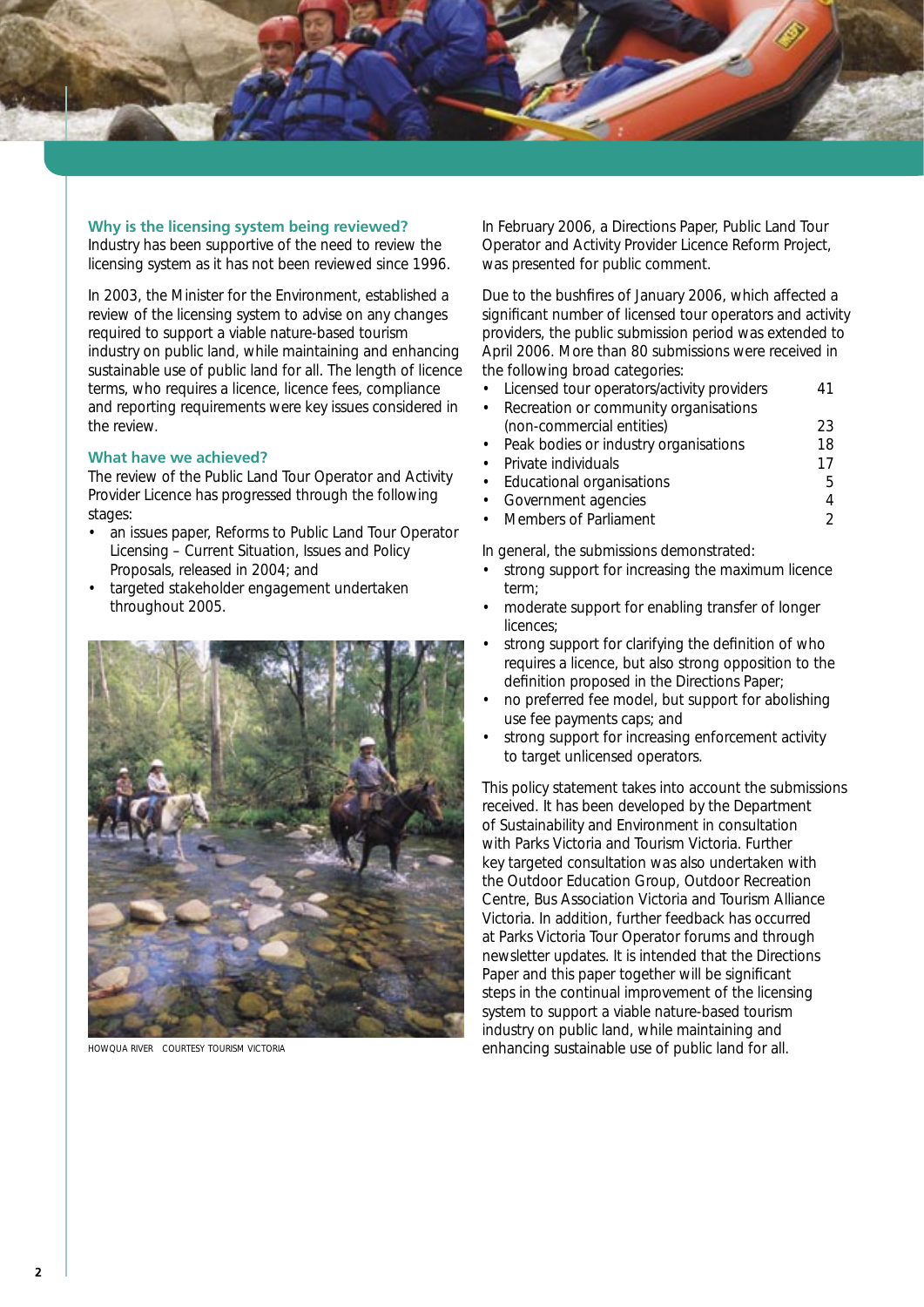<span id="page-8-0"></span>

# **1.1 Longer licence terms**

The Directions Paper proposed that the following four licence categories be introduced for tour operators and activity providers operating on public land managed by Parks Victoria or DSE:

- Standard one-year licence.<br>• Premium seven-year licence
- Premium seven-year licence subject to conditions and endorsed certification.
- Competitively allocated licence where it is determined that a competitive process should apply.
- Charter-only licence for hired vehicles accessing public land, where an itinerary or guided tour has not been specified in promotional material.

The charter-only licence category was strongly opposed by some stakeholders because it is difficult to administer and likely to have unforeseen impacts on individuals and communities reliant upon charter hire as a form of group transport. Some submissions instead proposed licensing coach operators who advertise and make a business from taking visitors to parks, regardless of whether the tours are scheduled or undertaken on demand. Following consideration of submissions, the charter-only licence will not proceed. However, charter buses and boats who advertise and make a business from taking visitors to the park will be required to obtain a tour operator and activity provider licence. (Refer Objective 2.1)

Submissions supported both the proposed one-year and seven-year licence proposals, although a significant number of submissions sought a further extension of the proposed premium licence term from seven to ten years. This increase was proposed on the basis that a seven-year maximum licence term would not facilitate the growth of nature based tourism in Victoria, and that seven years would be insufficient to:

- provide greater business security;
- encourage small business investment in best practice certification;
- encourage small business investment in staff training, equipment and business systems; and
- remain competitive with interstate practice in the short term, since other jurisdictions currently offering fiveyear maximum terms are also reviewing licence terms.

Acknowledging these issues and Government support for the nature-based tourism industry, a maximum ten-year licence term has been agreed on, and this commitment is reflected in Victoria's Draft Nature-Based Tourism Strategy 2008–2012. Legislation is now required to implement the proposed ten-year maximum licence term. A ten-year licence will only be available to operators who obtain

and maintain the required level of certification, meet the licence conditions and pay appropriate fees (refer to Objective 3). Land managers/Committees of Management may consider a competitively allocated licence term of up to ten years once the legislative amendments are made. The term of the competitively allocated licence will depend on the management objectives for the site/ species/resource. 'Competive allocation of tour operator/ activity provider licences – Guidelines for public land managers' will be available soon.

Recognising that there will then be a significant gap between the one-year licence and the premium tenyear licence, the three-year licence will be retained, also subject to relevant certification. Some submissions supported an 'evergreen' licence, whereby operators could secure their licence on an ongoing basis two or three years into the licence term. This will not be implemented however, three-year licence holders may apply for a new licence one year prior to expiry of the licence and ten-year licence holders may apply for a new licence two years prior to expiry of the licence.

#### Summary – Longer Licence Terms for tour operators and activity providers

- One-year licences will continue to be available.
- Three-year licences will be subject to relevant endorsed tourism certification. New licences may be applied for one year prior to expiry.
- A premium ten-year licence will be subject to Parliamentary approval and relevant endorsed tourism certification. New licences may be applied for two years prior to expiry.
- Competitively allocated licences will only be available when the land manager determines that the number of licences for a particular activity/ location should be restricted for reasons of public safety, positive visitor experience, sustainable management of public land or natural resources, or as required by legislation/regulations.
- Land managers must commence a new competitive allocation process with reasonable notice, acknowledging the need for industry certainty and the time required to prepare for and conduct a competitive process.
- Land managers/Committees of Management may consider a competitively allocated licence term of up to ten years. The term of the competitively allocated licence will depend on the management objectives for the site/species/resource.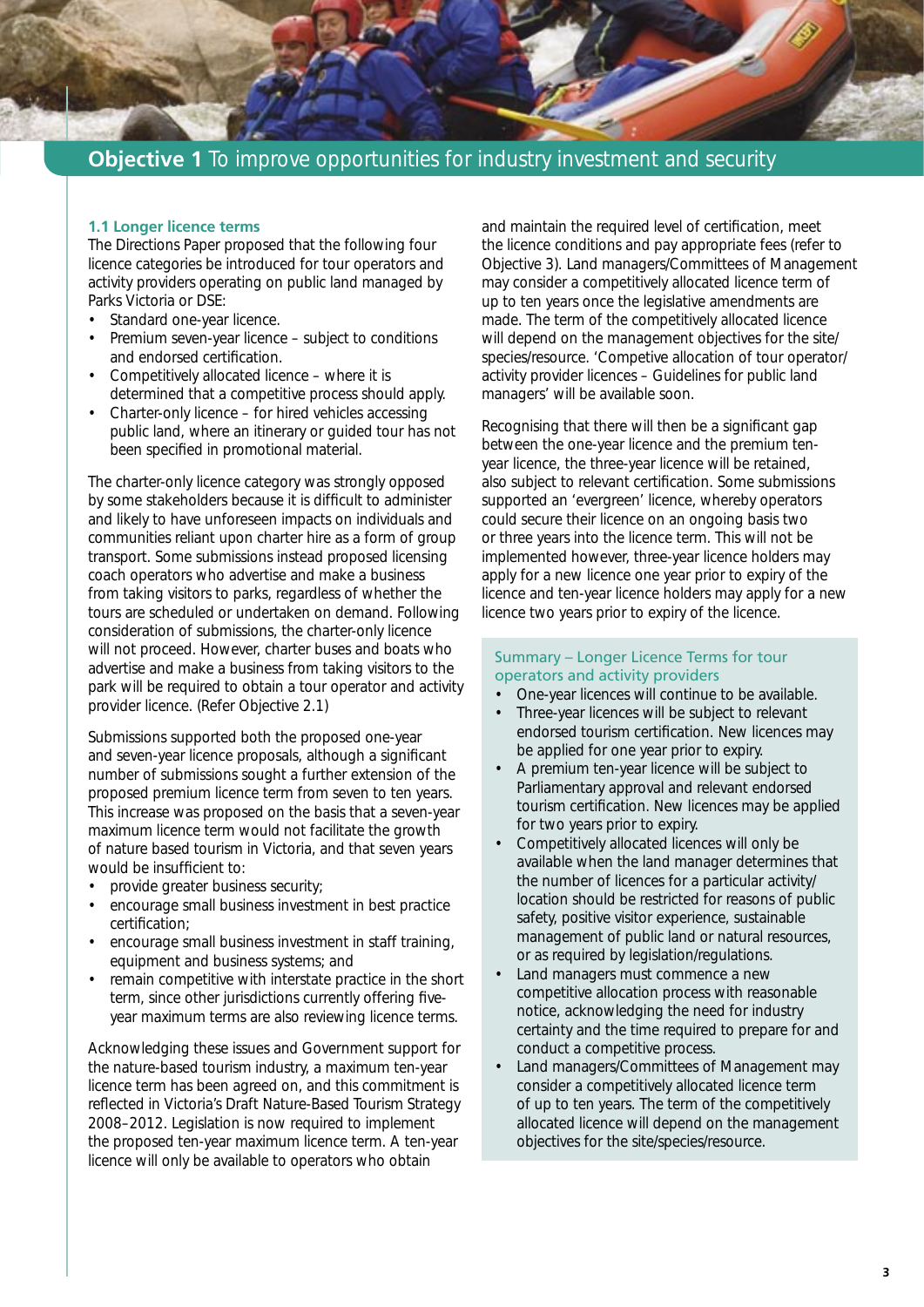<span id="page-9-0"></span>

#### **1.2 Licence Transfer**

Currently, tour operator and activity provider licences are not transferable. However, the Directions Paper recognised the need to facilitate licence transfer under some circumstances.

Holders of three-year and ten-year licences may apply to transfer their licence (a fee will be applicable to cover administration costs) to a new business operator if there is a change in business ownership, but only if the residual term is greater than one year. The term of the licence will not be extended through licence transfer. One-year licences will not be transferable.

Licence transfer will be discretionary, requiring the approval of the land manager. The approval process will consider:

- evidence of the new operators ability to comply with terms and conditions of the licence, including certification standards and insurance, and any other licence requirements (e.g. boat licence);
- evidence of intention to run a business;
- tests of shareholding structure and potential for anticompetitive or monopolistic practices;
- any changes required to ensure the sustainable management of the location and natural resources; and
- factors arising out of the human rights charter.

Where a licence transfer is not approved, the reason will be provided to the applicant.

#### Summary – Licence Transfers

- One-year licences will not be transferable.
- Three-year and ten-year licences will be transferable (for a fee) if the residual term is greater than one year. However, if the licence is not used the licence will be cancelled i.e 'use it or lose it' (Objective 2.3).
- A licence term will not be extended through licence transfer.
- Licence transfer will not be a right, and will require the approval of the land manager.



pinnacle, the grampians Photographer Ken stepnell courtesy Tourism Victoria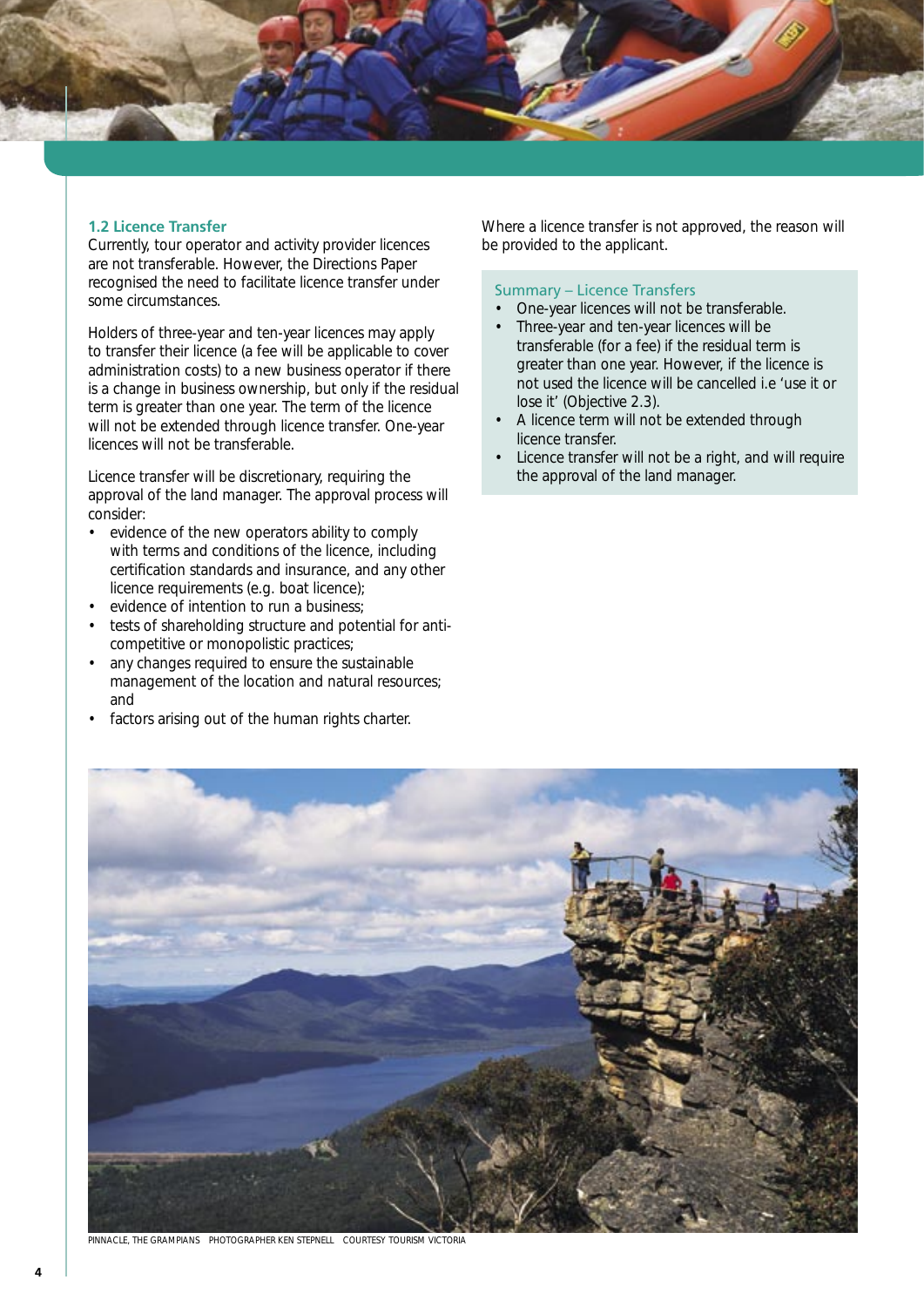<span id="page-10-0"></span>

# **Objective 2** To create a simpler and more efficient licensing system

**2.1 Background – Clarifying who requires a licence**

The Directions Paper identified that, because of differing and unclear legislative provisions, there is currently some uncertainty about who requires a licence. The paper proposed a definition of commercial activity on public land, to clarify the situation.

A large number of submissions expressed concern that the proposed definition appeared to include activity undertaken by non-commercial recreational and community groups, and that requiring such groups to obtain a licence would significantly affect their finances and activities. Conversely, many submissions called for the inclusion of non-commercial organisations (such as sporting and recreation clubs), community organisations and even schools and private individuals within the licensing system, on the basis that all users of public land should have conditions equally applied to their behaviour on public land.

The Directions Paper also proposed that where service delivery is subcontracted, subcontractors must also hold a licence. Submissions indicated widespread concern that this proposal represented a significant and unnecessary regulatory burden on small businesses.

#### Who DOES require a licence?

Legislation governing the management of public land requires all business entities to gain the consent of the land manager for access to public land, abide by specified conditions and pay fees towards the maintenance of licensing systems and mechanisms for public land management. **All business entities undertaking tours or activities associated with outdoor recreation on public land will be required to hold a tour operator and activity provider licence.** 



The below guidance of indicators of business activity has been developed from case law:

- the activity has a significant commercial purpose or character;
- there is an intention to engage in business;
- there is a purpose of profit as well as a prospect of profit from the activity;
- there is repetition and regularity of the activity;
- the activity is planned, organised and carried on in a businesslike manner, such that it is directed at making a profit; and
- the activity is of a certain size, scale and permanency.

No one indicator is decisive and the indicators must be considered as a whole. Whether business is being conducted depends on the general impression gained from looking at all the indicators, and determining whether these factors provide the operations with a commercial flavour (e.g. some not-for-profit organisations often have a significant commercial purpose and therefore require a licence).

These principles of business activity have informed the below definitions of who does and does not require a licence.

Vehicle operators (including charter buses and boats) providing tours on public land for profit, will require a licence. More specifically, where an itinerary (scheduled or undertaken on demand) for a guided tour or destination(s)/experience has been specified in promotional material (e.g. website, newsletter, magazine), this is an indication that a licence is required.

Where primary and secondary schools, TAFEs and universities choose to contract a tour operator/activity provider to provide a tour or activity on public land, the tour operator/activity provider must have a licence. Where they provide a tour or activity on public land, beyond the curriculum, and receive a financial reward for doing so, a tour operator and activity provider licence is required.

Where not-for-profit and charitable organisations, incorporated associations or other legal entities provide a service (e.g. a guide or leader), and they are paid or compensated, a tour operator and activity provider licence is required (regardless of whether the client is a school).

Complex business structures with contractors and subcontractors have placed further demand on the need to further define who is required to hold the licence in these scenarios. The following information addresses some of these scenarios and the examples following help to further clarify.

Ballooning, Yarra valley photographer mojo advertising partners courtesy Tourism Victoria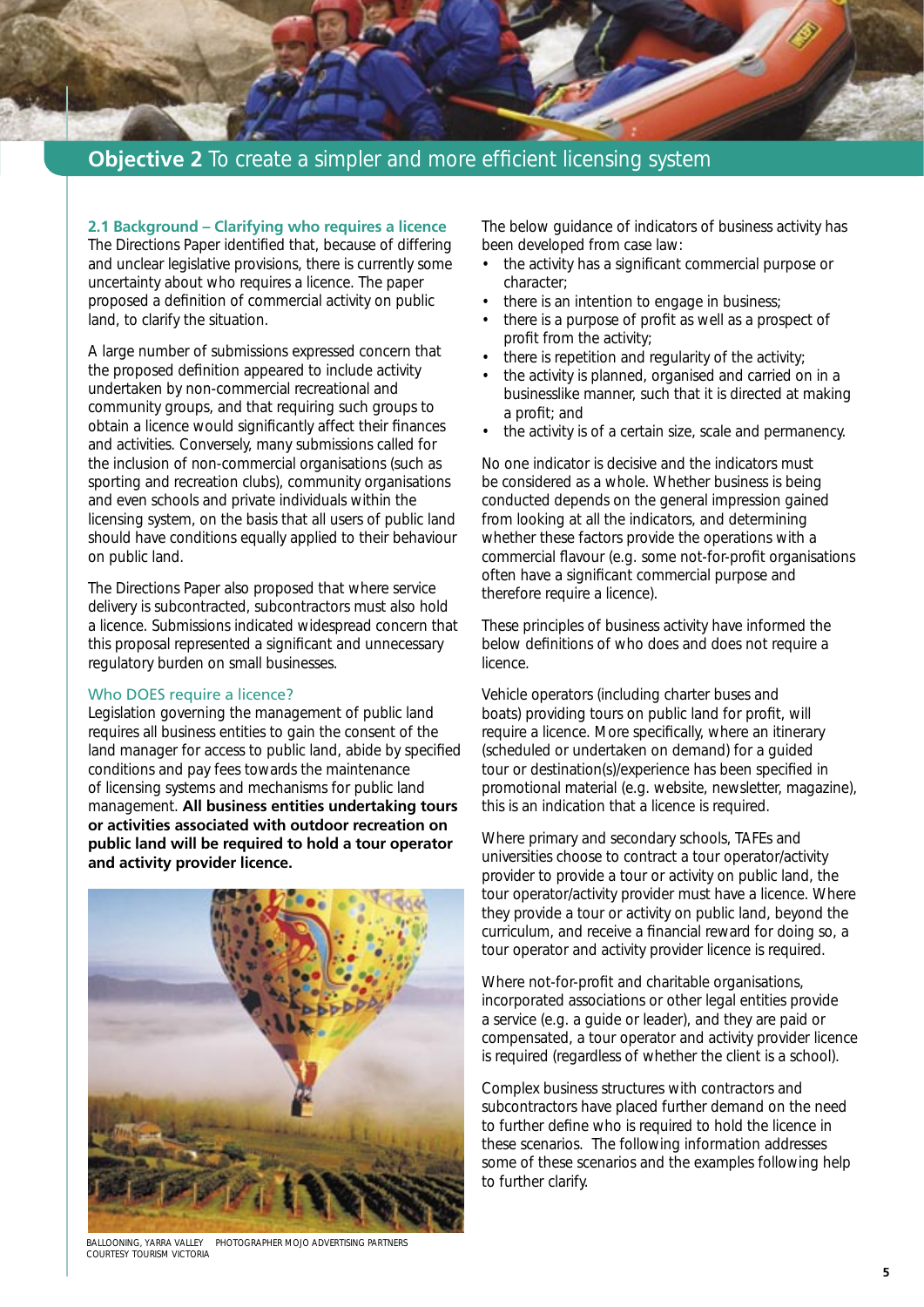<span id="page-11-0"></span>

Some business structures may be made up of all or some of the following levels:

1. Tour operator/activity provider (primary party).

#### **Generally, any tour operator/activity provider operating 'on the ground' (the public land) requires a tour operator/activity provider licence.**

2. A contracted tour operator/activity provider (secondary party).

A primary party may choose to engage a secondary party/parties to deliver some or all of their activities on public land. Where a licensed tour operator/activity provider engages a secondary party for all activities, the secondary party must have a Tour Operator and Activity Provider Licence. Where a licensed tour operator/activity provider engages two or more secondary parties (e.g. a bus company and a tour guide company), both businesses must have a Tour Operator and Activity Provider Licence. Therefore, all secondary parties must have a Tour Operator and Activity Provider Licence.

3. A subcontracted tour operator/activity provider (third party).

A secondary party may choose to engage a third party/parties to deliver some or all services. Where a third party is engaged on a regular basis, a licence is required. (In some instances a licence may NOT be required – please see section below on who DOES NOT require a licence).

It should however be noted that any secondary or third party should also have appropriate insurance. A booking agent (including travel facilitators, sub agents, agents, wholesalers, consolidators) and any other business entities in the tourism supply chain that do not access public land will not require a licence. However, they may also contract a secondary party or a third party (as above) and where this is the case the same as above applies.

At any time, parties who believe they have been inappropriately required to obtain a licence may object in writing to Parks Victoria and seek a review of the decision.

#### Summary – Who DOES require a licence?

- All **business entities** undertaking tours or activities on public land.
- Charter buses and boats where an itinerary (scheduled or undertaken on demand), guided tour or destination(s)/experience has been specified in promotional material (e.g. website, newsletter, magazine).
- Schools, TAFEs or universities providing a tour or activity on public land (beyond the curriculum) and where a financial reward for doing so is received.
- Not-for-profit and charitable organisations, incorporated associations or other legal entities providing a service (e.g. a guide or leader) and they are paid or compensated.
- All secondary parties.
- A third party that is engaged on a regular and scheduled basis.

Parties who believe they have been inappropriately required to obtain a licence may object in writing to Parks Victoria and seek a review of the decision.



Surfing torquay photographer john nash courtesy tourism victoria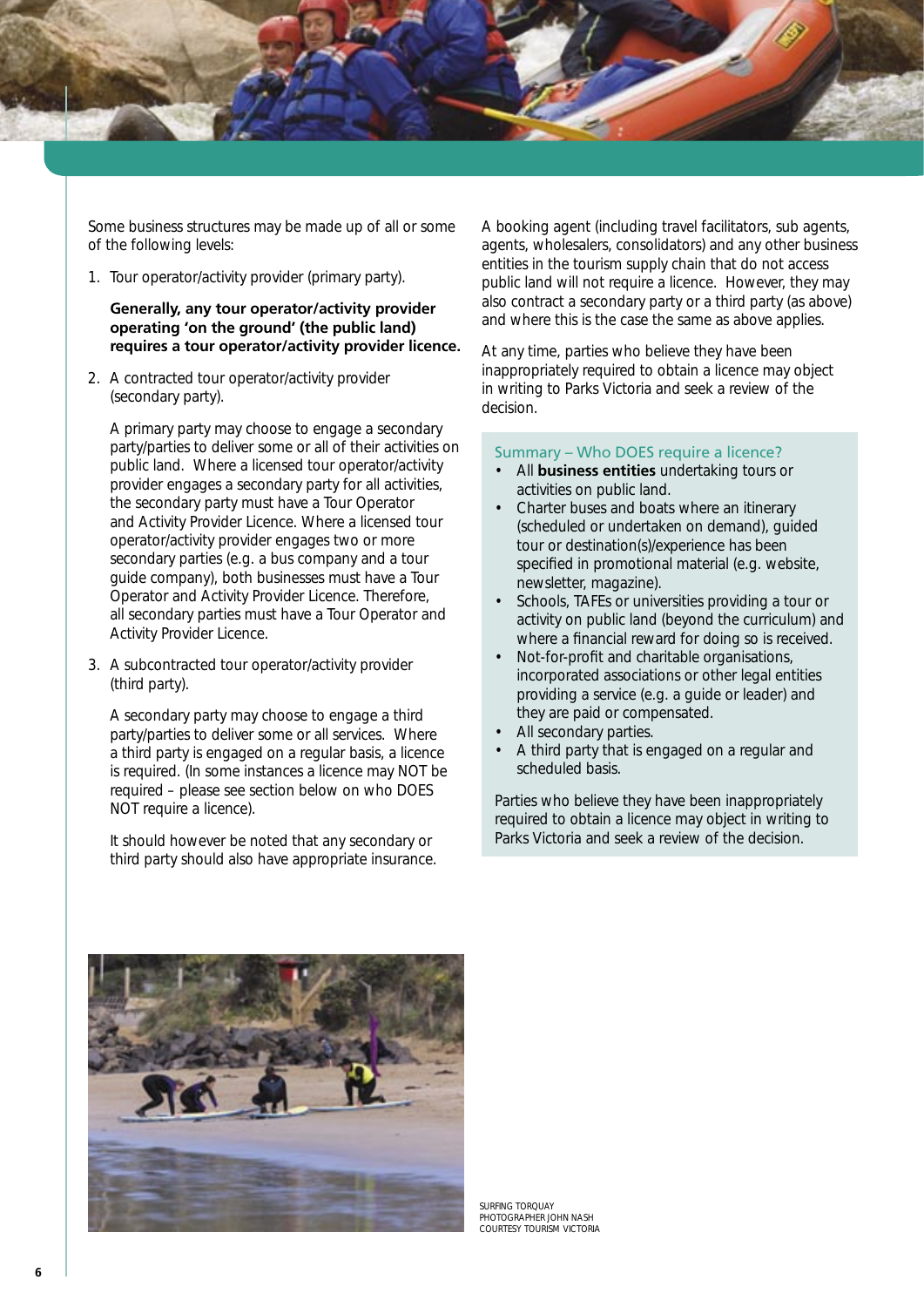<span id="page-12-0"></span>

#### Who DOES NOT require a licence?

All public land is set aside through legislation for the benefit of the public as a whole. These public benefits include protection of natural and cultural values, sustainable resource use and provision for public recreation, enjoyment and education. Private individuals and groups undertaking recreational or educational activities (not undertaking business activity) are exercising their common law and legislative right to access and use public land, and do not require a licence. A business is not being conducted where an activity is better described as a hobby, a form of recreation or a sporting activity where no profit making is involved.

In some cases, Not-for-profit and charitable organisations, incorporated associations or other legal entities provide services to their members (e.g. a guide or leader) and they **do not** receive a financial reward over direct costs (e.g. some bushwalking clubs and sport and recreation clubs). In these cases a licence is not required.

Hire vehicles accessing public land, where an itinerary (including a destination) or guided tour **has not** been specified in promotional material (e.g. advertising as a "bus for hire", "car for hire" or "campervan for hire") do not require a licence. This also extends to Public transport services that have regular routes and timetables and taxis (where individual fares are payable by the passengers).

Primary and secondary schools, TAFEs and universities, do not require a licence where the activities are conducted by staff as part of the curriculum within the school/ institution. This is consistent with legislation that public land is available for education. (Section 6 – Organised groups, discusses the requirement for schools to abide by the 'Safety Guidelines for Education Outdoors').

In some cases a secondary party may choose to engage a third party/parties to deliver some or all services (as per the business structures under "Who DOES require a licence?"). Where possible, it is recommended that the secondary party engage a licensed tour operator and activity provider. However, it is understood that the nature of the engagement of a third party is usually irregular, unscheduled and possibly in response to an emergency (e.g a flat tyre) and in this case the third party is not required to obtain a licence. The third party will be considered to be operating under the authority of the secondary party and their licence. As such, they must be able to produce a copy of the licence if requested

and they must comply with all conditions attached to the licence. Non-compliance with licence conditions by a third party may result in penalties and liabilities to the licence holder. For insurance purposes the secondary party should only engage third parties with appropriate insurance or the secondary party should list the third party on their insurance.

Please note that booking agents and any other business entities in the tourism supply chain that do not access public land do not require a licence.

#### Summary – Who DOES NOT require a licence?

- Not-for-profit and charitable organisations, incorporated associations or other legal entities that provide a service (e.g. a guide or leader), and they **do not** receive a financial reward over direct costs (e.g. some bushwalking clubs and sport and recreation clubs).
- Hire vehicle operators accessing public land, where an itinerary (including a destination) or guided tour **has not** been specified in promotional material (e.g. only the vehicle was advertised as a "bus for hire", "car for hire" or "campervan for hire").
- Primary and secondary schools, TAFEs and universities, where the activities are conducted by staff as part of the curriculum within the school/institution. However, schools, TAFEs and universities are required to provide notification (see Objective 6).
- Public transport services with regular routes and timetables.
- A third party that is engaged in an emergency and on an irregular basis.
- Booking agents and any other business entities in the tourism supply chain that do not access public land.



courtesy dave nickels, gray line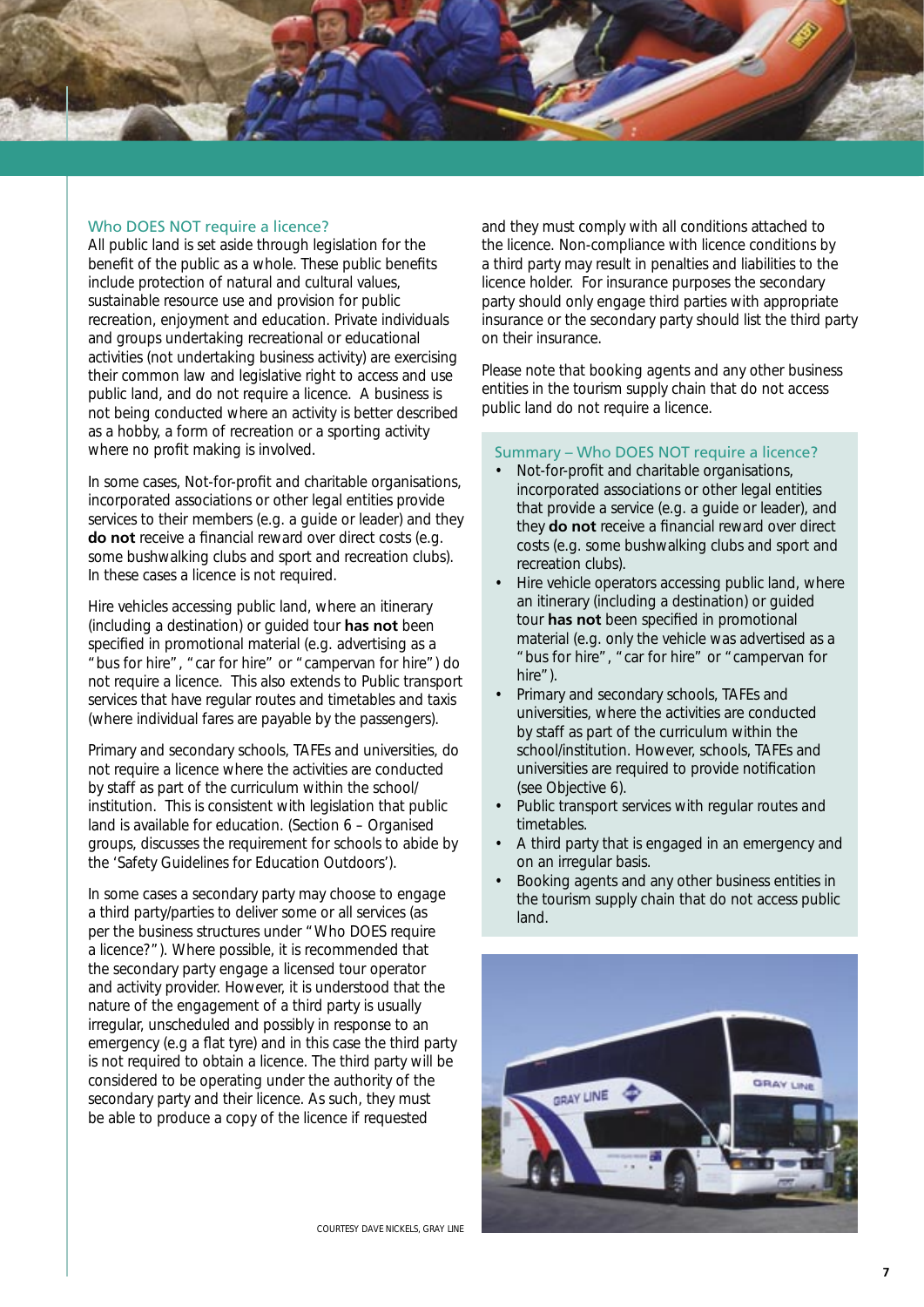

The following examples are fictitious however they help to further clarify who does or does not require a licence:

#### *Example 1*

David and Rita operate "Tally Ho" horseback adventures through the Whisper State Forest. Their clients are the general public and schoolchildren. Do David and Rita require a Tour Operator and Activity Provider Licence?

Yes, David and Rita **MUST** have a Tour Operator and Activity Provider Licence, since they are conducting their business on public/Crown land (the State forest).

#### *Example 2*

Terrence is the Secretary of the Wandin Valley Bushwalking Club. The club has 250 members, who pay membership fees to meet the operating and administration costs of the club. The club runs weekend social bushwalking activities in the Wandin Valley National Park. Terrence volunteers to lead these bushwalking activities. Does the Wandin Valley Bushwalking Club need to obtain a Tour Operator and Activity Provider Licence?

No, the Wandin Valley Bushwalking Club **DOES NOT** require a licence, since club membership fees are to cover operating costs only and there is no financial reward or gain by club office bearers or members. In addition, the guides are not 'carrying on a business' by leading bushwalking activities.

#### *Example 3*

Simpson's Tours is a booking agent and sells tours of the Springfield State Forest. Simpson's Tours contracts their business out to Otto's Bus Tours. Sideshow Bob's Guided Tours provides the tour guiding services. Which company requires a Tour Operator and Activity Provider Licence?

Simpson's Tours **DOES NOT** require a licence as they are not "on the ground"– they only sell the tickets. Both Otto's Bus Tours and Sideshow Bob's Guided Tours **MUST** have a licence.

#### *Example 4*

The Southern River Landcare group has a commitment to educating school students on revegetation. To assist with this, the Southern River Landcare group hires Edwards Bus Service each year to transport students to revegetation sites on public land. Does Edwards Bus Service require a Tour Operator and Activity Provider Licence?

No, Edwards Bus Service **DOES NOT** require a Tour Operator and Activity Provider Licence, since Edwards Bus Service does not advertise a tour that includes a specific public land destination or receive a financial reward that exceeds direct costs.

#### *Example 5*

Uncle Sam's Horseriding and Aunt Shelley's Bushwalking Tours are separate companies that operate under their individual names on public land. A business decision has been made to combine the two companies under one umbrella brand for marketing purposes, this company is, Activities-R-Us Pty Ltd. Both businesses still conduct their own individual activities. Who is required to be licensed?

Both Uncle Sam's Horseriding and Aunt Shelley's Bushwalking Tours **MUST** have a licence. Activities-R-Us Pty Ltd **DOES NOT** require a licence, as it is not a business 'on the ground'. Activities-R-Us Pty Ltd is treated as a booking agent or a marketing alliance, not an 'on the ground' activity provider.



YOU YANGS REGIONAL PHOTOGRAPHER mark watson courtesy Tourism Victoria



point hicks lighthouse PHOTOGRAPHER MARK WATSON courtesy Tourism Victoria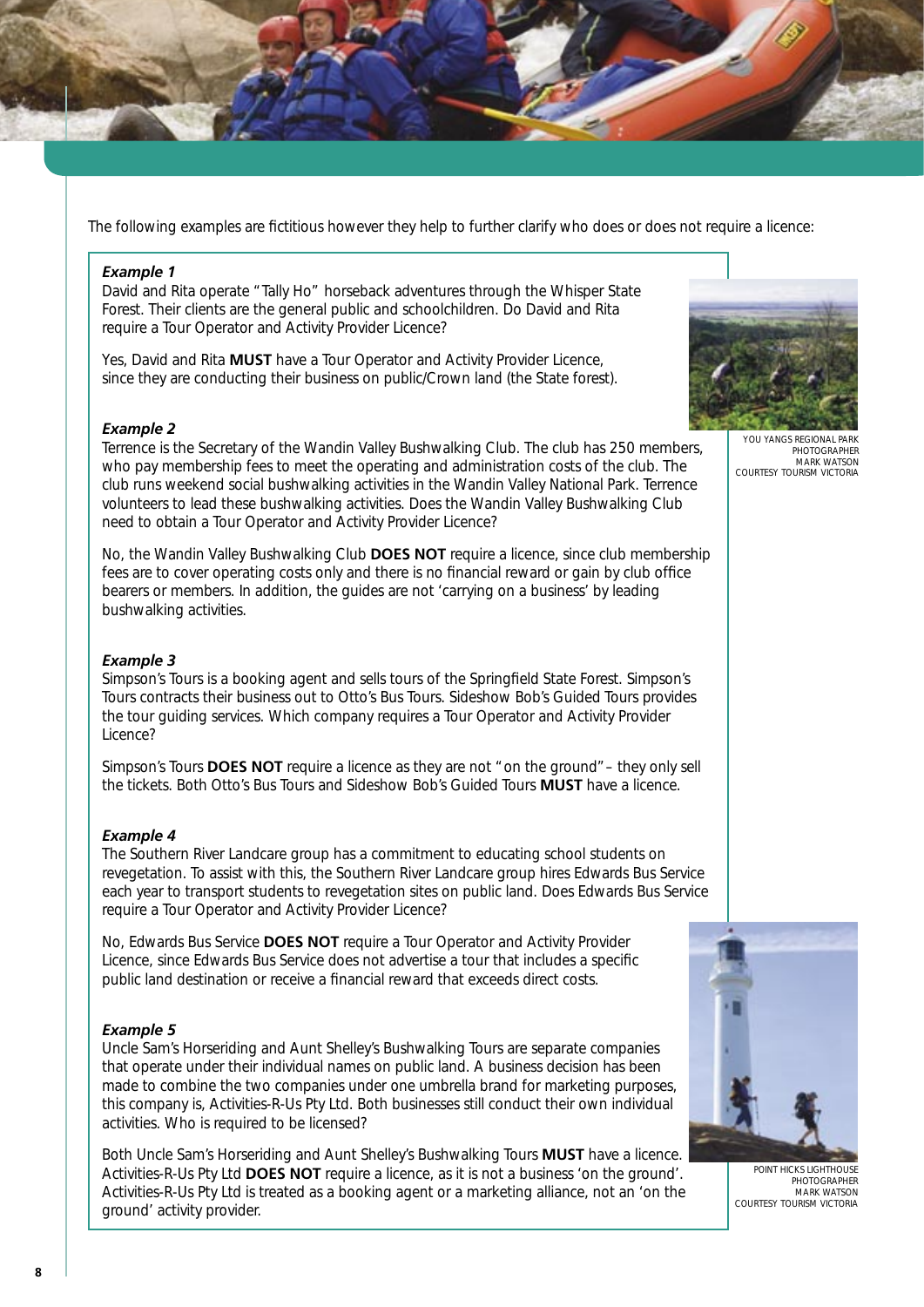#### *Example 6*

Freddy's Outdoor Adventures operates a number of different self-development programs, including scheduled tours and corporate/school team building exercises. Freddy's Outdoor Adventures has expertise in bushwalking and orienteering, but not in rock climbing or horse trail riding. The corporate/school team building exercises incorporates all three activities. The company therefore contracts tour operators/activity providers to provide the rock climbing and horse trail riding part of their exercises. Freddy's Outdoor Adventures guides accompany the other activity providers when they undertake their activity. Who is required to be licensed?

Freddy's Outdoor Adventures, as well as the rock climbing and horse trail riding companies, **MUST** each have a licence, as they all access public land for commercial purposes.

#### *Example 7*

Company ABC conducts kayaking tours. Its core product is one to two-hour kayaking trips. Company ABC receives a number of requests for one-day kayaking tours, overnight kayaking tours and learning how to kayak training. Company ABC would like to keep their core business as the one to two-hour kayaking tours. It suggests that one of its guides develop a new product incorporating the additional activities. A new company, Company XYZ, would conduct the activities utilising Company ABC's equipment and guides. Who is required to be licensed?

Both Company ABC and Company XYZ **MUST** be licensed, as both are accessing public land.

#### *Example 8*

Healthy Hikers Club Victoria conducts two annual events on public land. Each event attracts 150 club members (non-members can also participate). The one-day events incorporate a range of activities, including a three-hour bushwalk/scavenger hunt and a one-hour mountain bike ride. Is Healthy Hikers Club Victoria required to hold a Tour Operator and Activity Provider Licence?

No, because the club does not receive a financial reward beyond covering its direct costs. However, the club is required to seek permission and approval by obtaining an event permit (www.parkweb.vic.gov.au/index.cfm).

#### *Example 9*

Cheryl owns Xanthorrea Retreat, (a partnership) which is a backpacker hostel located on private land next to Xanthorrea National Park. Cheryl offers her clients a complementary 1/2 day tour of Xanthorrea NP if they stay more than 1 night. Does Xanthorrea Retreat require a Tour Operator and Activity Provider Licence?

Yes, even though the tour does not have a separate price point (i.e. the costs are absorbed by the accommodation tariff), Xanthorrea Retreat **MUST** have a licence because the activity has a commercial purpose, occurs regularly, is planned and conducted in a business like manner with the purpose of making a profit and is conducted in the park.



apollo bay Photographer mark watson courtesy Tourism Victoria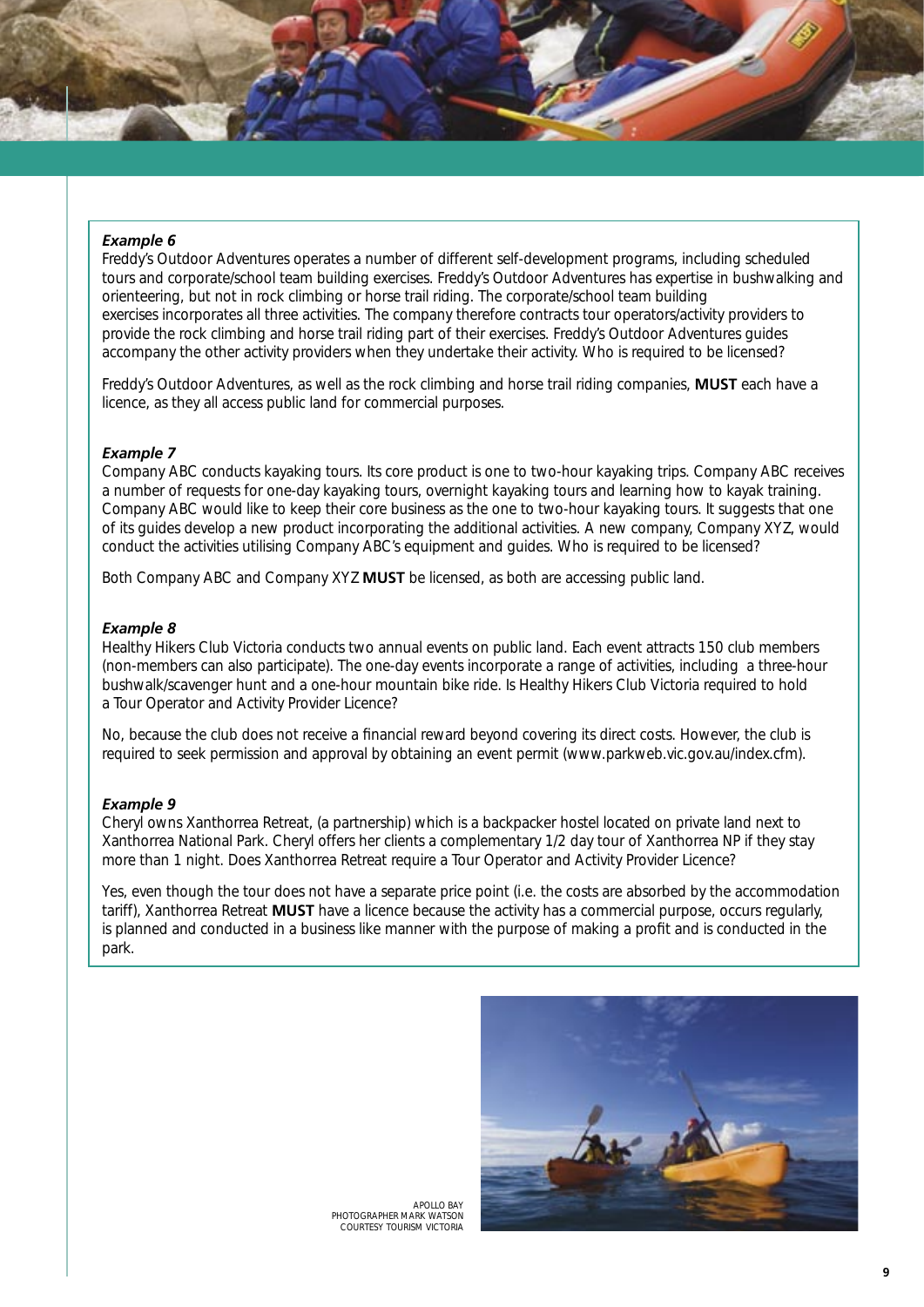<span id="page-15-0"></span>

### **2.2 A more consistent and efficient licensing system across public land categories**

The Directions Paper proposed retaining current general, activity and location conditions applicable to licences under the Tour Operator Management System (TOMS), and continuing to ensure their consistent application to licence holders under the TOMS system. This was generally supported by the submissions.

The paper also proposed that where an Adventure Activity Standard (AAS) existed for a particular activity, it will continue to form the activity condition for that licence. Some submissions expressed concern about the effectiveness and precision of the AAS. In the absence of alternative agreed industry standards, the Victorian government has endorsed the use of the AAS as the industry standard and supports its continued development.

In addition to the parks, reserves and forests managed by Parks Victoria and the Department of Sustainability and Environment, there are many hundreds of parcels of public land across Victoria that are managed by independent Committees of Management (CoM), in accordance with the provisions of the *Crown Land (Reserves) Act 1978*. These reserves include alpine resorts, flora and fauna reserves, scenic reserves, mineral springs, coastal reserves and community reserves such as ovals and cemeteries.

Under the Act, CoM have the authority to issue licences for a range of activities, including those of tour operators/ activity providers. The Directions Paper proposed encouraging land managers other than Parks Victoria and DSE to use TOMS to issue their own licences in order to provide greater consistency within the licensing system. The submissions broadly supported this proposal and indicated that published policy and mechanisms to enable the use of TOMS by land managers would greatly assist in delivering this approach.

Summary – A more consistent licensing system

- DSE will ensure that appropriate mechanisms are in place for Committees of Management to delegate licensing powers to Parks Victoria.
- Parks Victoria will work with other land managers to encourage State-wide use of the TOMS licensing system.

# **2.3 Licence Fees**

The Directions Paper proposed various models to restructure and increase licence fees to recognise the value of access to public land for tour operators and activity providers, and to improve cost recovery for licensing administration.

The Directions Paper proposed the following principles to be used as the basis for modelling fee options and stated that any new fee structure should:

- provide an equitable arrangement for recovering costs that does not disadvantage smaller operators;
- generate sufficient revenue to recoup (a substantial proportion) of the administration costs of the TOMS licensing system;
- be proportional to use (that is, greater use should incur greater fees);
- avoid complexity; and
- be introduced with sufficient notice to allow tour operators and activity providers to adjust their own pricing structures to reflect the new fees.

Submissions indicated little opposition to increasing fees, although there was no consensus around the various fee models proposed in the Directions Paper.

Some submissions were supportive of a fee increase, conditional on a component of those fees being invested in park or public land facilities. However, fees are charged on the basis of cost recovery for administration of the licensing system, rather than as a levy for park services and infrastructure.

Other submissions indicated a preference for a more streamlined approach, proposing a much higher annual fee of \$500–\$1,000 and the abolition of use fees. Other submissions suggested that fees should deliver 100% cost recovery of the licensing system, rather than suggesting a fee amount or a new structure. While these approaches would deliver greater cost recovery, they would also create a significant entry barrier to the growing naturebased tourism industry, and would not necessarily apportion costs equitably across the industry.

Submissions did indicate support for removing the use fee cap and for less administration around fees and reporting of visitor numbers. Use fees are paid quarterly in arrears, with the licensee reporting visitation numbers (or 'trip data') and paying accordingly – an honesty system. The use fee is capped at \$5,500 per year for any individual licensee. About six of the larger licensed tour operators and activity providers in Victoria pay the \$5,500 capped use fee.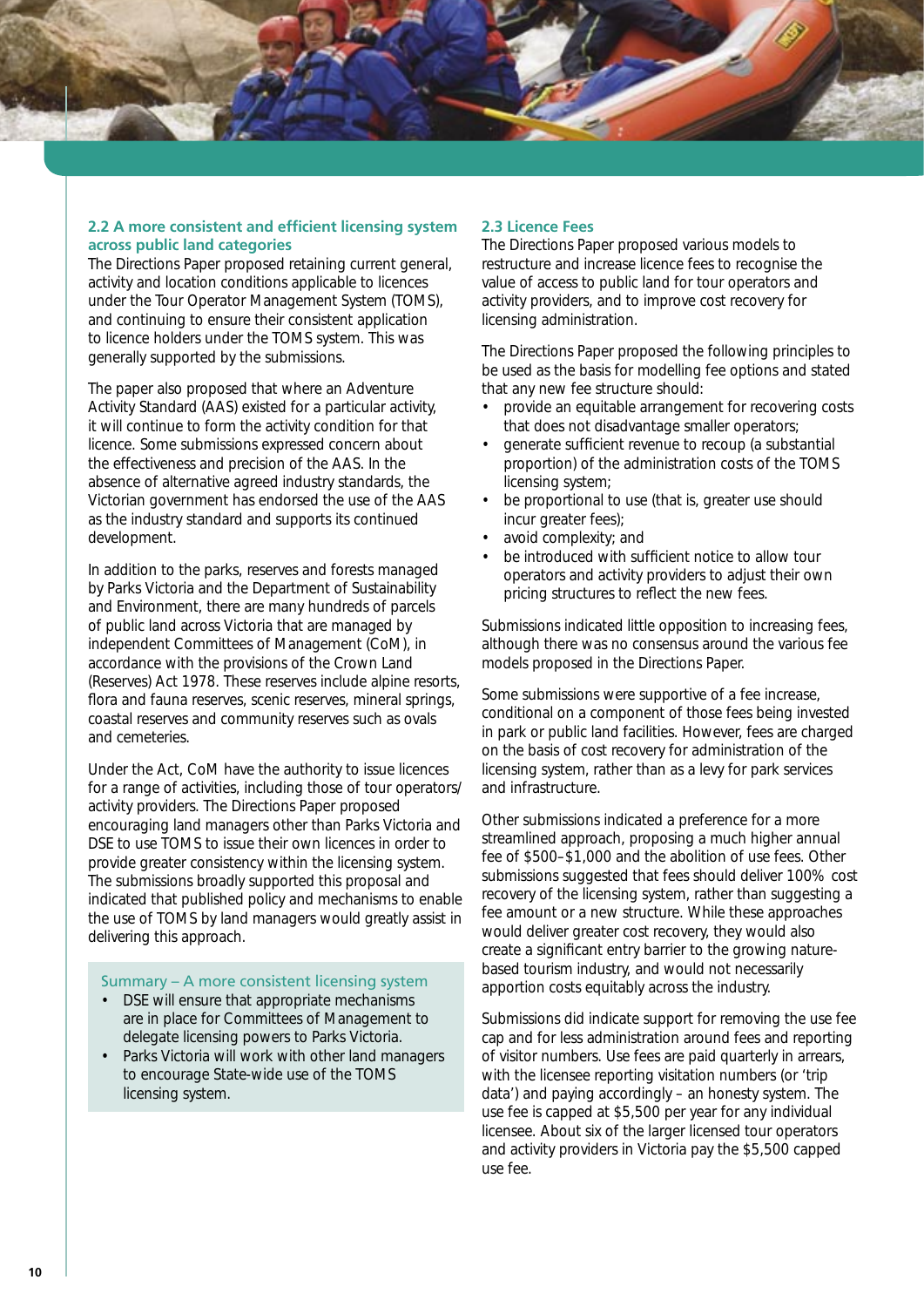

A feature of the system has been that those paying the use fee cap are not required to submit the trip return form. Without detailed visitation reporting available from these companies, it is not possible to assess the effective discount being received by these companies. It is likely that they are paying significantly less per visitor than smaller operators. This is why there was strong support for removing the use fee cap.

A review of trip data and use fee payments undertaken since the release of the Directions Paper indicates that many smaller operators may also be under-reporting visitations and underpaying use fees. While the honesty system does not appear to be working consistently, insufficient data is available to justify total removal of the use fee cap at this time. In addition, a guarantee cannot be made that this will in fact provide greater equity in the payment of licence fees.

The proposal to retain the licence variation fee in the Directions Paper was not widely supported. Although the costs of undertaking a licence variation were recognised, some submissions suggested that if licence variation were a regular occurrence, it should be costed into the overall licence fee, and the administrative impost of paying separately for each licence variation could be removed.

Having considered the submissions, undertaken further review of use fee payments in the past three years, and recognising that Victoria's fees are significantly lower than in other jurisdictions, the following new fee schedule has been decided.

Subject to Parliamentary approval of increased maximum licence terms, the following revised fee schedule for tour



operators and activity providers on public land will be introduced by Parks Victoria in 2009/2010. This gives tour operators and activity providers considerable notice to alter fee structures.

#### *Licence Application Fees*

- One-year licences annual licence fee of \$250 (including GST), payable upon application.
- Three-year and ten-year licences annual licence fee of \$200 (including GST), payable annually at the start of the financial year or in one lump sum. If the licence is cancelled before the end of its term, under some circumstances the licensee may be able to seek partial reimbursement from Parks Victoria.
- Where licence fees for competitively allocated licences are not prescribed in regulations, they will be set on a case-by-case basis, commensurate with their economic, environmental and social values.
- The licence variation fee will be abolished from 2008/2009.
- Where a transfer of licence is requested and approved, a fee of \$200 will apply.

# *Use Fees*

- For general visitors, the use fee will be \$2.50 (including GST) per person per day.
- For school students and children (16 years and under) the use fee will be \$1.70 (including GST) per person per day.

#### *Use Fee Cap*

- The use fee cap will be \$12,500 (including GST)
- To reduce the administrative burden on licensees, submission of the trip return form and use fees can be provided annually, instead of quarterly. Tour operators/ activity providers who prefer to provide the trip return form and pay use fees quarterly may continue to do so. Operators paying the use fee cap will be required to submit estimated trip data as of July 2008.
- Operators who have not submitted the trip return form and paid use fees at the end of each financial year will be deemed to be inactive and will not be eligible to apply for a new licence until the trip return form and payment are provided, or adequate explanation provided in writing.

The introduction of these mechanisms for at least three years will enable more accurate assessment of the activity undertaken by tour operators and activity providers on public land. Once data has been collected, a further review of fees and cost recovery will be undertaken. It will include a review of use fees and the use fee cap.

TWELVE APOSTLES<br>PHOTOGRAPHER MARK W courtesy Tourism Victoria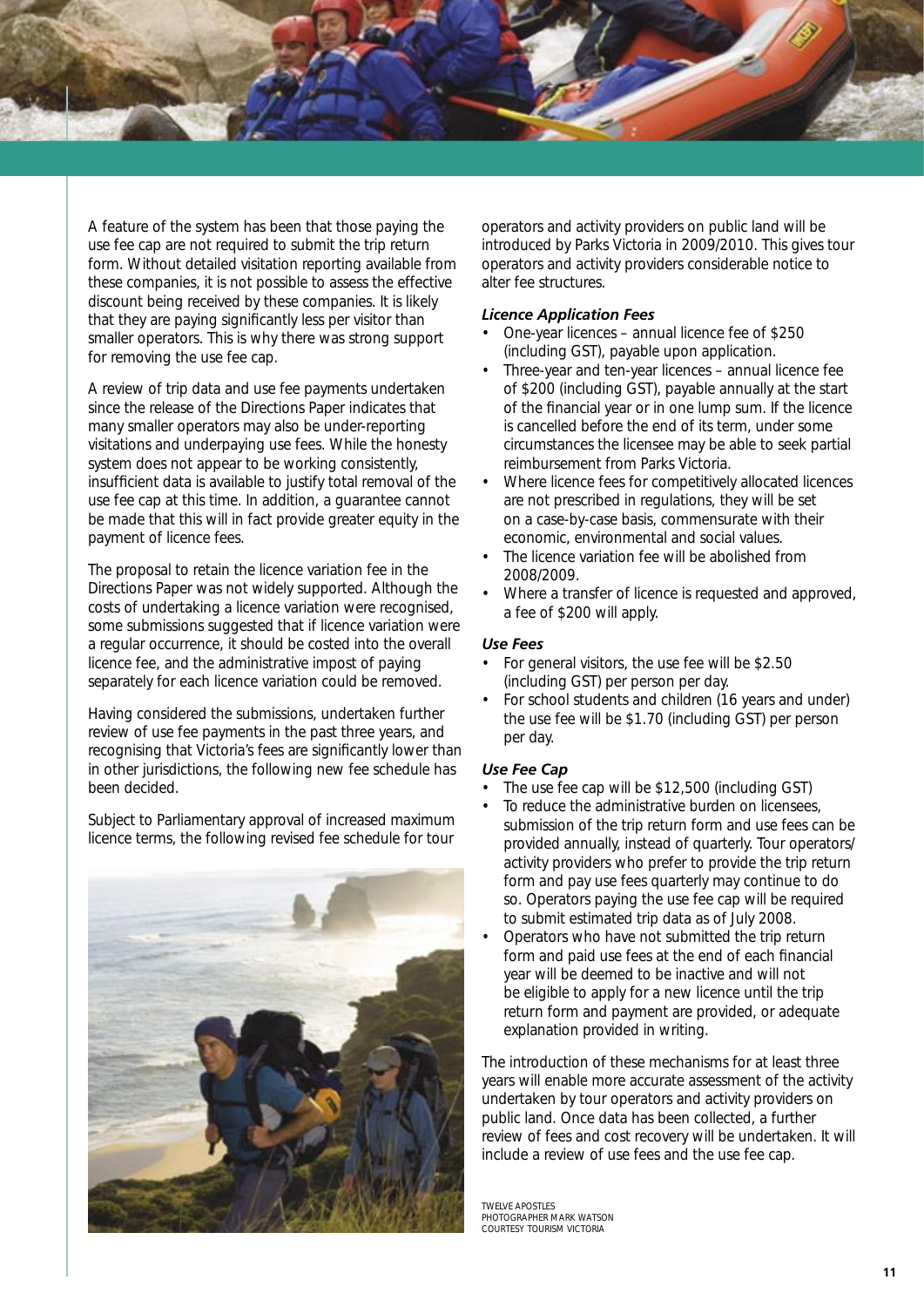<span id="page-17-0"></span>

#### Summary – Licence Fees

- Subject to Parliamentary approval of increased maximum licence terms, a revised fee schedule consistent with 75% cost recovery for administration will be introduced by Parks Victoria for one-year, three-year and premium ten-year licences.
- To allow considerable notice to industry before increasing fees, fees will not be increased in line with the above figures until 2009/2010.
- The licence variation fee will be abolished from 2008/2009.
- Fees will not be charged on a pro rata basis.
- Where licence fees for competitively allocated licences are not prescribed in regulations, they will be set on a case-by-case basis.
- The use fee cap will be increased to \$12,500 (including GST).
- Submission of the trip return form and use fees can be made annually or quarterly. Operators paying the use fee cap will be required to submit estimated trip data.
- Operators who have not submitted the trip return form, paid use fees or reported nil usage at the end of each financial year will be deemed to be inactive and will not be eligible to apply for a new licence until the completed trip return form and payment are provided, or adequate explanation provided in writing. i.e 'use it or lose it'.
- A further review of fees, including use fees and the use fee cap, will be undertaken within three to five years of this policy statement.
- Licensed tour operators/activity providers will be required to pay entrance fees, where they apply, in addition to licence fees.
- Parks Victoria will review the Trip return form to make it more user friendly.



Mount buffalo Photographer Jon Nash courtesy Tourism Victoria



the grampians Photographer mark watson courtesy Tourism Victoria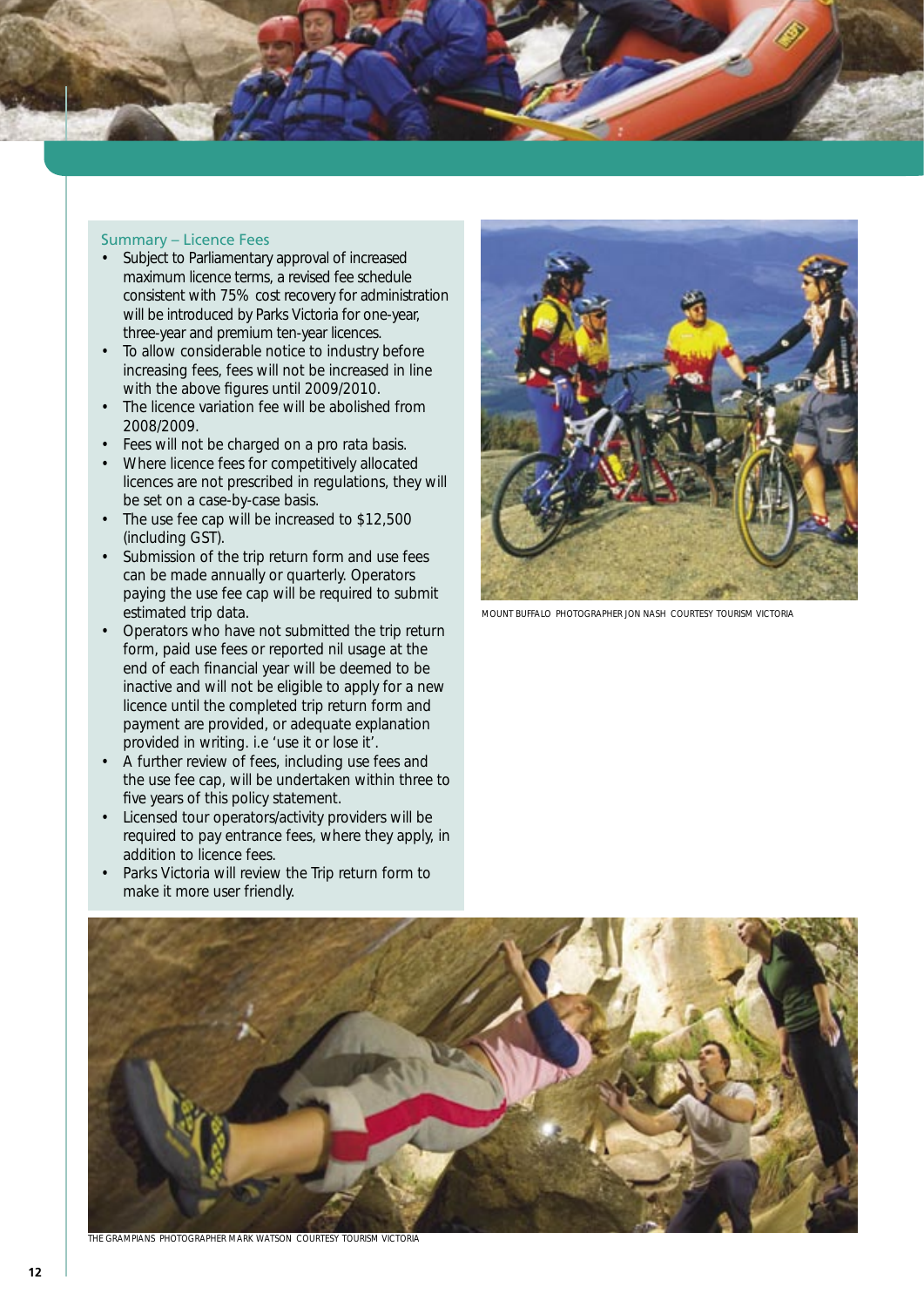<span id="page-18-0"></span>

# **Objective 3** To encourage higher operating standards

# **3.1 Certification**

The Directions Paper proposed that obtaining a longer licence be conditional on the licence holder obtaining and maintaining an endorsed certification, to encourage higher operating standards in premium licence holders, particularly in the areas of environmental and cultural protection, and activity safety.

Some submissions in relation to this issue proposed certification for all licences, irrespective of length. This recommendation has not been adopted, as it would constitute a very high barrier to entering the nature-based tourism industry.

Other submissions expressed concern that there would be limited take-up of certification when it is comparatively easy to obtain a one-year licence. It was suggested that best practice could be encouraged by placing a limit on how many successive years an operator could hold a oneyear licence before being required to apply for a premium licence and certification. The benefits of this approach have been noted, although this approach could also be seen as an unnecessary barrier to operating in the naturebased tourism industry.

In order to implement a longer licence term with relevant certification, a review of certification programs has been undertaken to match certification programs with licence terms. The recommendations were presented to Parks Victoria, Tourism Victoria and the Department of Sustainability and Environment.

Based on the outcomes of the assessment, the following current programs meet the requirements for the relevant licence terms:

#### *Three-year licence:*

Advanced Ecotourism EcoCertification Program Ecotourism EcoCertification Program Nature Based EcoCertification Program Better Business Tourism Accreditation Program Camping with Confidence Green Globe Company Standard Respecting our Culture

# *Premium ten-year licence:*

Advanced Ecotourism EcoCertification Program Ecotourism EcoCertification Program Green Globe Company Standard Respecting our Culture

It is the responsibility of certification programs to inform Parks Victoria of any reviews or changes to the contents of the program. Certification providers that have only met the requirements for a three-year licence term have been provided with the option to improve the areas needed to

obtain a ten-year licence. It is the responsibility of the tour operators/activity providers to advise certification providers of any additional training (e.g. driver training that may be considered for exemption by the certification provider).

It is proposed a Memorandum of Understanding will be developed with each certification provider to formalise and document procedures for notification to land managers for certification non-compliance, withdrawal of certification and other issues.

Three-year and premium ten-year licence holders are required to maintain their certification and to submit proof of certification annually. Three-year and premium ten-year licence holders who do not maintain their certification will be reissued with a one-year licence (in the immediate licensing/processing period).

# **3.2 Training and other tools**

The Directions Paper proposed that qualifications, experience and/or standards other than certification be considered as other methods for demonstrating relevant competency against the key areas of performance for a three-year licence or premium ten-year licence. This approach was generally supported by the submissions, subject to clarification of the competencies against which both certification programs and other qualifications will be assessed.

The Directions Paper also proposed that an additional fee be charged to undertake assessment of other standards or qualifications. This approach was not supported by some submissions, on the basis that operators holding qualifications deemed equivalent to certification should not be charged an additional fee. This argument is supported. However, because of the costs involved with an independent assessment and on-site verification, the preferred method of certification is by obtaining certification from the providers listed in 3.1.

# Summary – Certification

- Three-year and premium ten-year licence holders are required to be certified.
- Premium ten-year licence holders can obtain certification from Advanced Ecotourism EcoCertification Program, Ecotourism EcoCertification Program, Green Globe Company Standard and Respecting our Culture.
- DSE to develop a Memorandum of Understanding with each certification provider for a ten-year licence term.
- If certification programs are amended they may be reconsidered for the three and ten year licence terms.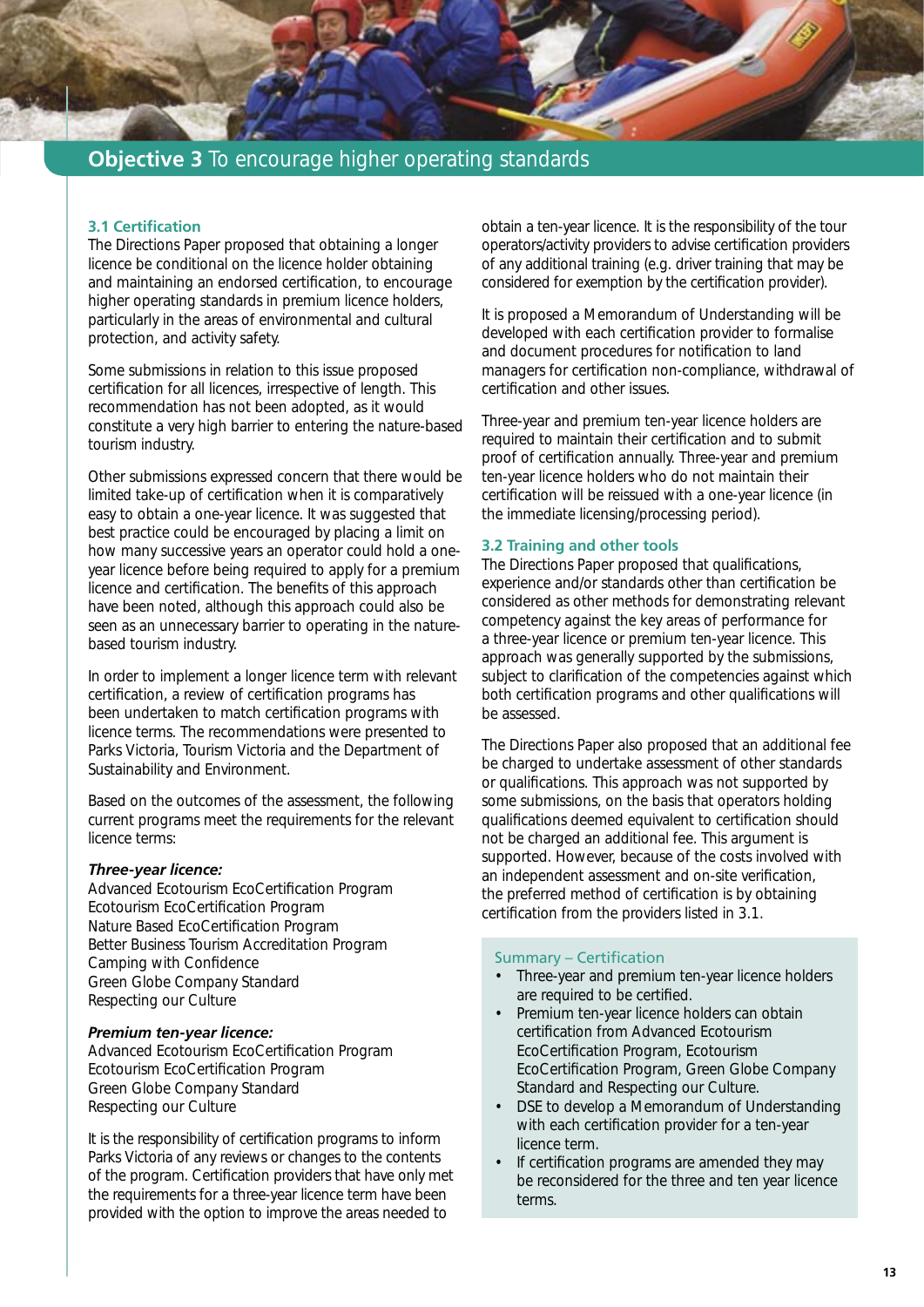<span id="page-19-0"></span>

#### **4.1 Identifying 'hotspots' and managing through booking systems**

'Hotspots' is a term used to describe sites that are at or approaching their carrying capacity. Carrying capacity is often described as a threshold level of human activity or the maximum level of use an area can sustain without unacceptable impacts. If carrying capacity is exceeded, deterioration of the biophysical environment, reduced visitor satisfaction and other adverse social and cultural impacts can result.

It is the responsibility of land managers to identify and manage emerging hotspots. This management needs to be logical, transparent and collaborative, recognising the needs of tour operators/activity providers for reliable, predictable access and the pre-eminent rights of independent visitors to use public spaces.

Land managers have a number of tools at their disposal to manage hotspots, including:

- implementing a booking system for activities to share access;
- restricting the number of licences available to tour operators/activity providers;
- restricting access to all users;
- interpretive signage and other communication tools; and
- developing codes and agreements between key user groups.

If there is a sudden change in the carrying capacity of a site (e.g. as a consequence of an unforeseeable natural event such as a bushfire or flood), the land manager can re-negotiate or cancel licence terms and conditions with existing licensed tour operators/activity providers and refuse new licence applications in relation to that site. In addition, a booking system for activities may be required following such an event.

Submissions were broadly supportive of this approach, subject to land managers developing transparent and consultative mechanisms for assessing capacity and managing booking systems for activities, so that a consistent approach is maintained across the State.

One submission suggested that there are capacity issues at several marine national parks regularly visited by school groups (e.g. Barwon Bluff/Ricketts Point Marine Sanctuary) and sites that are used by divers (e.g. Popes Eye and Portsea Hole). Another submission referred to the capacity problems at Port Campbell National Park in summer. No other sites experiencing capacity issues were specifically identified by the submissions.

> Fishing – Bright PHOTOGRAPHER JON NASH courtesy Tourism Victoria

Some submissions noted that any booking system should include all group activity and not just licensed tour operators/activity providers, and that a fee should not be charged for a booking service. This view is supported and will be implemented.

Areas such as Cathedral Ranges State Park have a booking system for group activities, including tour groups and groups of recreational users. A form is filled out and submitted to the Parks Victoria Alexandra office, where the booking is recorded manually. Groups that do not book ahead are not assured of their access to the site, and groups that have booked in advance are given priority.

Parks Victoria has various booking guidelines for different sites. However, there are no state-wide booking guidelines. Parks Victoria will develop statewide booking guidelines (for large group activities) and communicate the requirement to book through Parkweb and the Department of Education and Early Childhood Development (DEECD). Parks Victoria will assess the need for booking systems to be instigated at any additional sites.

#### Summary – Managing 'hotspots' through booking systems

- Parks Victoria will assess the need for booking systems or other management tools to be instigated at any identified sites.
- Parks Victoria will develop statewide booking guidelines (for large group activities).
- Parks Victoria will communicate the requirement to book through Parkweb and the Department of Education and Early Childhood Development (DEECD) at nominated sites.

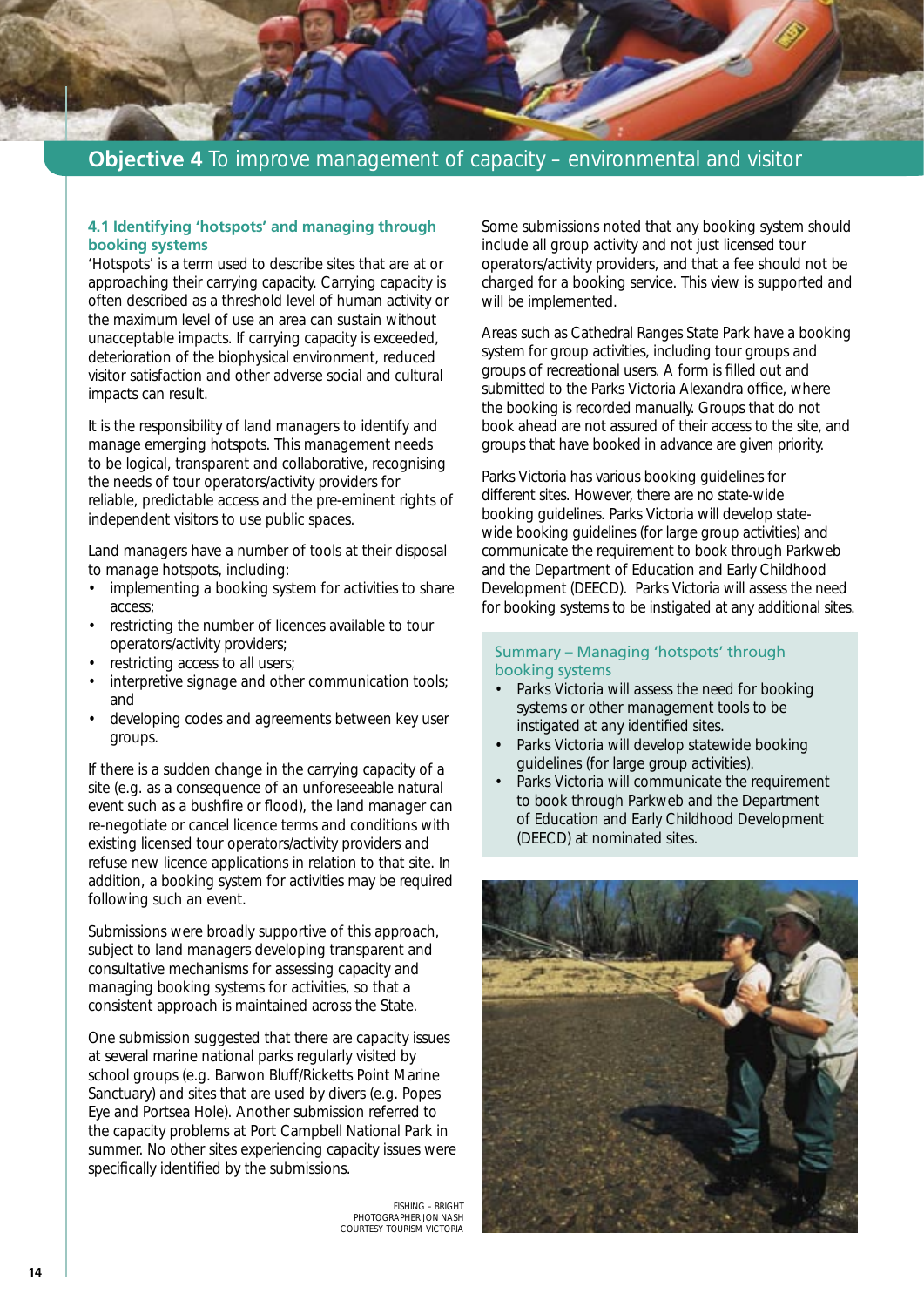<span id="page-20-0"></span>

#### **4.2 Managing capacity through competitive allocation of licences**

As indicated under Objective 1, the proposal to issue competitively allocated licences in certain circumstances (particularly where safety, visitor experience or sustainability are concerned) was generally supported. Submissions called for:

- competitive licence allocation to be delivered through a transparent process;
- criteria to recognise innovation;
- licences to be awarded based on known qualitative criteria;
- minimum fees for competitively allocated licences to be at least equivalent as for all other operators; and
- ability to protect and enhance the environment, and activities to not be solely directed at the highest financial return.

All these principles are supported and are reflected in the document 'Competitive allocation of tour operator/activity provider licences – Guidelines for public land managers', which will be available soon to land managers.

Submissions also suggested that in establishing competitive processes, assessment criteria should not unfairly disadvantage small operators who may be unable to pay higher fees in competitive bids. One submission further suggested that opportunities be available for a consortium of small operators to bid for a particular competitively allocated licence. This approach is supported and will be considered on a case-by-case basis. Any such application should be consistent with the 'Competitive allocation of tour operator/activity provider licences – Guidelines for public land managers', which will be available soon to land managers.

Once legislative amendments are made to licence terms, land managers/Committees of Management may consider a competitively allocated licence term of up to ten years (subject to parliamentary approval), dependent on the management objectives for the site/species/resource. The benefits of this approach are a simpler system (rather than applying every two years), reduction of administrative costs and greater business security for tour operators/activity providers. Some submissions expressed concern that longer licence terms restricted land managers' ability to address emerging capacity issues discussed above (e.g. four competitively allocated licences are issued for ten years, but by the third year visitation increases beyond sustainable limits from both environmental and visitor safety perspective). This would not be desirable for tour operators/activity providers, and therefore the land manager needs to have the right to re-negotiate, refuse or cancel a licence where there are demonstrable and urgent concerns regarding visitor safety or environmental impact.

Submissions supported the idea of a "use it or lose it" policy for competitively allocated licences. This is supported and will ensure that licences are actually being utilised and that prospective operators are not being kept out of the industry.

#### Summary – Competitively allocated licences

- Once legislative amendments are made to licence terms, land managers/Committees of Management may consider a competitively allocated licence term of up to ten years.
- A consortium of small operators may bid for a particular competitively allocated licence and this will be considered on a case-by-case basis.
- If the competitively allocated licence is not used the licence will be cancelled i.e 'use it or lose it'.



Croajingolong National Park Photographer Mark Watson courtesy Tourism Victoria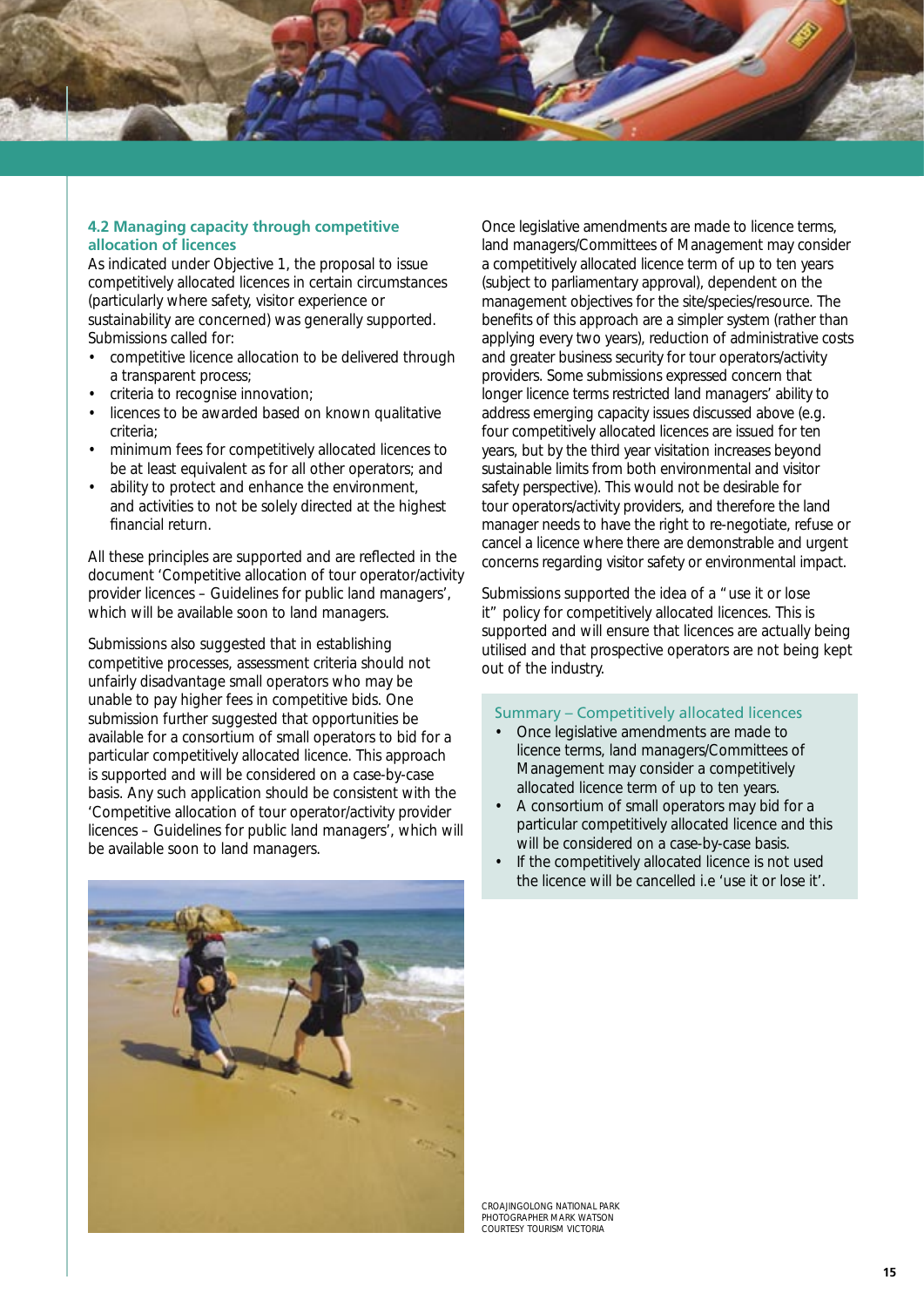# <span id="page-21-0"></span>**Objective 5** To improve compliance

The Directions Paper proposed a number of initiatives to improve compliance with the licensing system, targeted to four broad areas:

- building incentives to become licensed;
- increased promotion of licensed tour operators and activity providers by land managers;
- better monitoring and enforcement of compliance with licence conditions; and
- prosecution of unlicensed tour operators and activity providers.

There were few submissions in relation to the proposals to build incentives to be licensed, but those submissions received strongly supported the proposals. There was strong support for introducing disincentives for tour operators and activity providers to be unlicensed, including those already proposed in the Directions Paper.

Additional suggestions in the submissions included:

- Active promotion of licensed operators, and removal of unlicensed operators from the VisitVictoria website.
- Regular communication to Victorian Information Centres and tourism associations to advise of the need for tour operators and activity providers on public land to be licensed and to remove unlicensed operators from their display.
- Communication to significant groups that regularly visit public land, including schools and scouts, to promote the use of licensed tour operators and activity providers. For schools this could be achieved through the DEECD circulars, Parks Victoria (Education Unit) regular e-mails and mail-outs, the education section of the Parks Victoria website (www.parkweb.vic.gov. au/education) and the DEECD "Safety Guidelines for Education Outdoors".

Additional suggestions from DSE, Parks Victoria and Tourism Victoria include:

- Discouraging unlicensed operators and promoting licensed operators through Parknotes, Parkweb and DSE website.
- Promoting international ready licensed operators at the Australian Tourism Exchange.
- Discouraging unlicensed operators and promoting licensed operators through the Victorian Outdoor Education Association website.
- Licensed tour operators (e.g 4WD providers) being considered a priority provider for any Parks Victoria or DSE staff training.
- Offering discounts for three-year licences and tenyear licences (e.g. \$200/year for a three-year licence compared with \$250/year for a one-year licence).

All of the above suggestions will be implemented.

The Directions Paper also proposed licence conditions be reviewed regularly to ensure they remain current, practical and enforceable. Parks Victoria reviews licence conditions annually to ensure conditions keep pace with park management practices. As indicated in the Directions Paper, if activity conditions appear to be in need of review, Parks Victoria may contract third parties to audit those conditions. Some submissions sought to clarify why such a review would be outsourced. The decision to outsource reflects the fact that land managers are not the appropriate body to establish current best practice for conducting outdoor activities. It is common for public sector agencies to seek external expertise in similar circumstances.

There was a strong response in the submissions to the Directions Paper's discussion of enforcing the licensing system and licence conditions. Many submissions called for greater monitoring of activity on public land to ensure tour operators and activity providers are complying with the need to have a licence and are observing the conditions of their licences.

Among the submissions were calls for all public land locations to be monitored for compliance. While the majority of locations employ park or forest rangers, continuous monitoring of all business activities on public land across the State remains impractical. Other submissions suggested a more strategic approach through periodic targeting of unlicensed operators at specific locations, on the basis of complaints or other intelligence.

Some submissions also proposed regular spot-checks of licensed operators to ensure compliance with conditions. Recognising the broader responsibilities of park and forest rangers, and in the absence of evidence of widespread breaches of licence conditions, it is proposed that any such checks be conducted on the basis of a series of complaints received or other documented intelligence, rather than as a random exercise. Not every complaint will be followed up; rather, once intelligence is gathered it will be acted upon by Parks Victoria or DSE.

Some submissions also indicated frustration at not knowing what action was taken after they had made a complaint to a land manager about unlicensed or non-complying activities, and sought a commitment to feedback.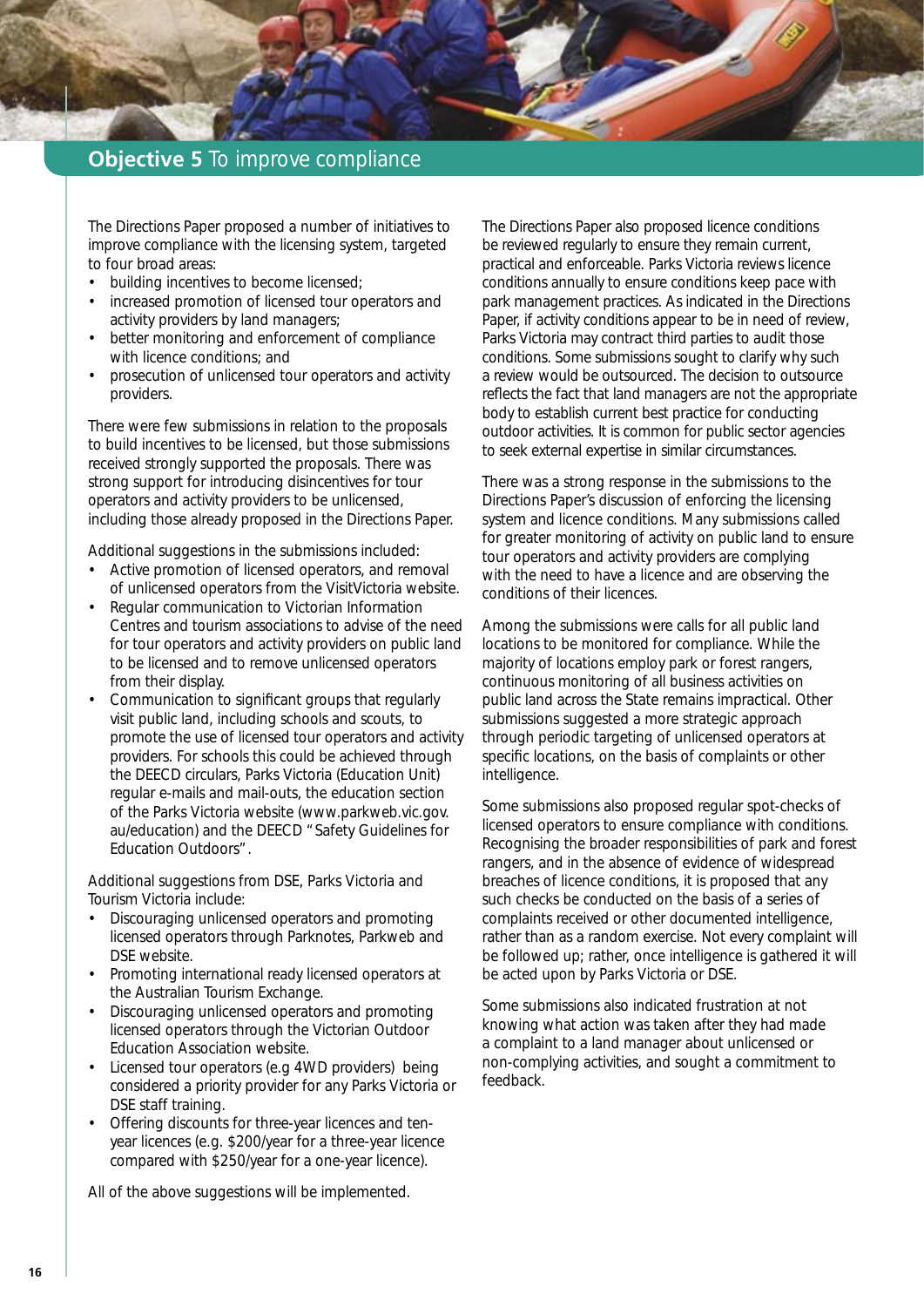<span id="page-22-0"></span>

In order to respond to these submissions, Parks Victoria and DSE propose to strengthen and formalise the complaint process and to provide the following:

- A toll-free number for licensed tour operators/activity providers, rangers or visitors to notify of the following:
	- − breach of licence conditions by licensed tour operators and activity providers on public land managed by Parks Victoria or DSE; or
	- unlawful operations by unlicensed tour operators and activity providers on public land managed by Parks Victoria or DSE.

Information from phone calls will be entered into an 'information report' and then into an 'intelligence database'. Not every information report will be followed up, only where there are repeated offences or patterns emerging.

- Internal advice to park and forest rangers on the process for investigating cases where repeat offences have been reported (e.g. how complaints should be investigated) and the powers and remedies available (e.g. actions that the investigating ranger can reasonably recommend and when the decisions can be applied/enforced).
- Such powers and remedies may include:
	- − written advice to an operator regarding the alleged breach, requiring the operator to respond and remediate within a set timeframe;
	- suspension or removal of licence (as stated in the licence); and
	- − prosecution under the relevant statute for unlawful operations or breach of licence conditions (as stated in the licence).

As indicated in the Directions Paper, enforcement will be undertaken strategically in conjunction with wholeof-Government compliance initiatives. DSE and Parks Victoria will actively publicise enforcement action when it takes place.

#### Summary – To improve compliance

- Parks Victoria will create incentives to encourage greater uptake of licences into the public land tour operator and activity provider licensing system (e.g. licensed 4WD providers being considered a priority provider for any Parks Victoria or Department of Sustainability and Environment staff training required).
- DSE and Parks Victoria will actively promote the requirement for public land tour operators and activity providers to be licensed amongst the education sector.
- Parks Victoria will work with Tourism Victoria and the tourism industry to promote licensed operators and actively discourage promotion of unlicensed operators.
- DSE will document the complaints process in relation to unlicensed operations or breach of licence conditions, and Parks Victoria will communicate the process to all parks and forest rangers. An offence service centre will be established by the DSE and details made available on Parkweb and DSE website.
- Regular reviews of licence conditions will ensure that conditions remain current, practical and enforceable. Third parties may be contracted to audit activity-specific licence conditions.
- The demerit point system will be abolished.
- DSE will review the offence and penalty provisions across relevant Acts to ensure they are comprehensive, adequate and consistent.
- Enforcement will be undertaken strategically in conjunction with whole-of-Government compliance initiatives by Parks Victoria and DSE. Parks Victoria will actively publicise enforcement action when it takes place.



mitta mitta river Photographer: Mark Watson courtesy tourism victoria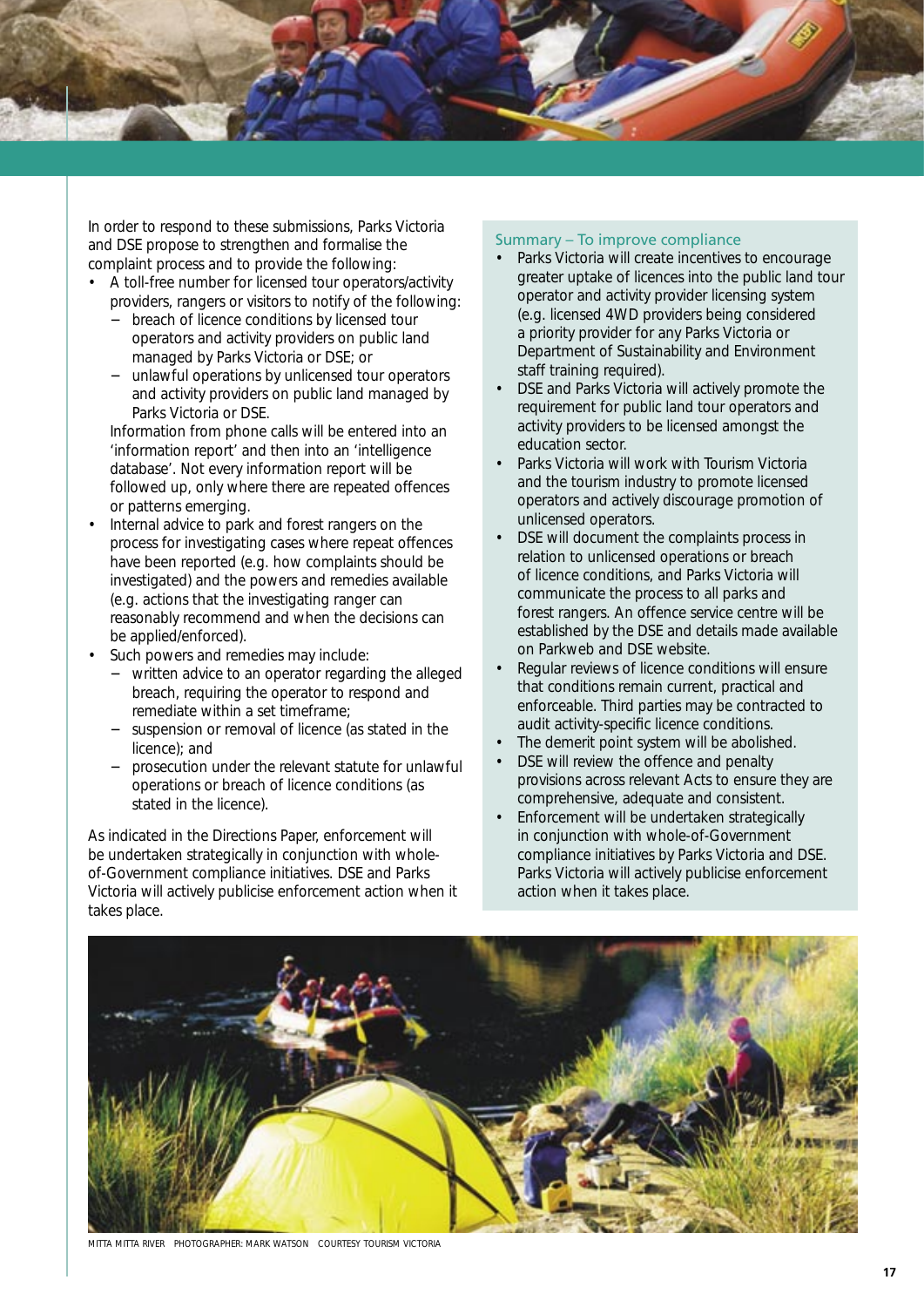<span id="page-23-0"></span>

The Directions Paper, while maintaining the distinction between business entities on public land and private recreational use of public land, recognised that there may be circumstances in which private group visits could be better managed to improve visitor experience and minimise risk for land managers.

Proposed policy direction 6.1 of the Directions Paper focussed on school groups and proposed that registered schools "be encouraged to contract or employ licensed tour operators and activity providers for group activities on public land".

The submissions indicated that this statement could be misinterpreted by some to mean that schools would be required to use tour operators/activity providers instead of their own outdoor education teachers for activities on public land. This was not the intention of the Directions Paper.

The submissions sought clarification on the basis that many teachers, particularly in outdoor and environmental education, are appropriately trained and equipped to manage groups, and that it would be inappropriate to discourage schools from using trained teachers for these activities in favour of business entities.

However, the intention of the Directions Paper was to ensure that, where schools **choose to contract** an external provider for outdoor activities on public land, they use a **licensed** tour operator or activity provider. This is reflected in the Department of Education and Early Childhood Development (DEECD) 'Safety Guidelines for Education Outdoors'. This requirement is also communicated through the DEECD circular and on the Parkweb (www.parkweb.vic.gov.au/education).

The Directions Paper also proposed the development of a better notification system in conjunction with the DEECD, so that land managers are notified when school groups are planning to visit certain nominated sites. The Directions Paper further proposed that land managers can institute a booking system at such sites, if necessary. As per Objective 4 (Booking Systems), currently there is a booking system in place for group activity (including tour groups and groups of recreational users) for Cathedral Ranges. Areas that may require a booking system in the future are the Great Ocean Road camping sites and Grampians National Park. A registration system for remote walking locations is currently being developed for Mount Difficult, the Fortress and the Plateau.

This approach recognised that at some popular sites for outdoor activities, conflict exists between tour operators/ activity providers and school groups. This can mean

overcrowding and increased risk at sites, as well as a diminished experience for all parties.

Some submissions advocated stronger action, namely to require schools to seek approval before taking a group on any public land site rather than merely giving notification. Other submissions suggested schools be fully included in the licensing system. Such submissions reflected perceptions that school groups regularly breached safety and environmental guidelines and regulations.

In the absence of widespread evidence that school groups are carrying out visits in an unsafe manner, it is not proposed to apply the licensing regime to school groups. Such an approach would constitute over-regulation of a sector that already exercises significant duty of care. However, school groups will need to notify land managers if they are visiting public land. Other groups are also encouraged to notify land managers to ensure their access to public land.

Some submissions sought clarification on the DEECD enforcement mechanism. Should visitors or operators on public land observe unsafe behaviour by school groups, they should make a complaint to the school's principal.

The Directions Paper also stated that: "Adventure Activity Standards (AAS) will remain the activity conditions for tour operator and activity provider licences where they exist. Where additional requirements are imposed on tour operators and activity providers as a result of the DEECD safety guidelines, these will be the responsibility of the school and the operator, not the land manager."

Generally, submissions supported the approach proposed in the Directions Paper, but remained concerned that the DEECD guidelines may increasingly diverge from the AAS. While it is recognised that the AAS represent the industry's code for self-regulation of outdoor activities, there is likely to be increasing confusion if the DEECD guidelines diverge significantly from the AAS. The Outdoor Recreation Centre is working closely with the DEECD to ensure its guidelines include the AAS.

With regard to organised groups other than schools, the Directions Paper (Objective 6.2) proposed that DSE and Parks Victoria continue to support the ongoing development of the AAS and their promotion among organised groups. Some submissions expressed concern that DSE and Parks Victoria as land managers would be actively promoting an industry code beyond the industry (e.g. to private citizens, whether in groups or otherwise). DSE and Parks Victoria will therefore support the Outdoor Recreation Centre in promoting the AAS to organised groups.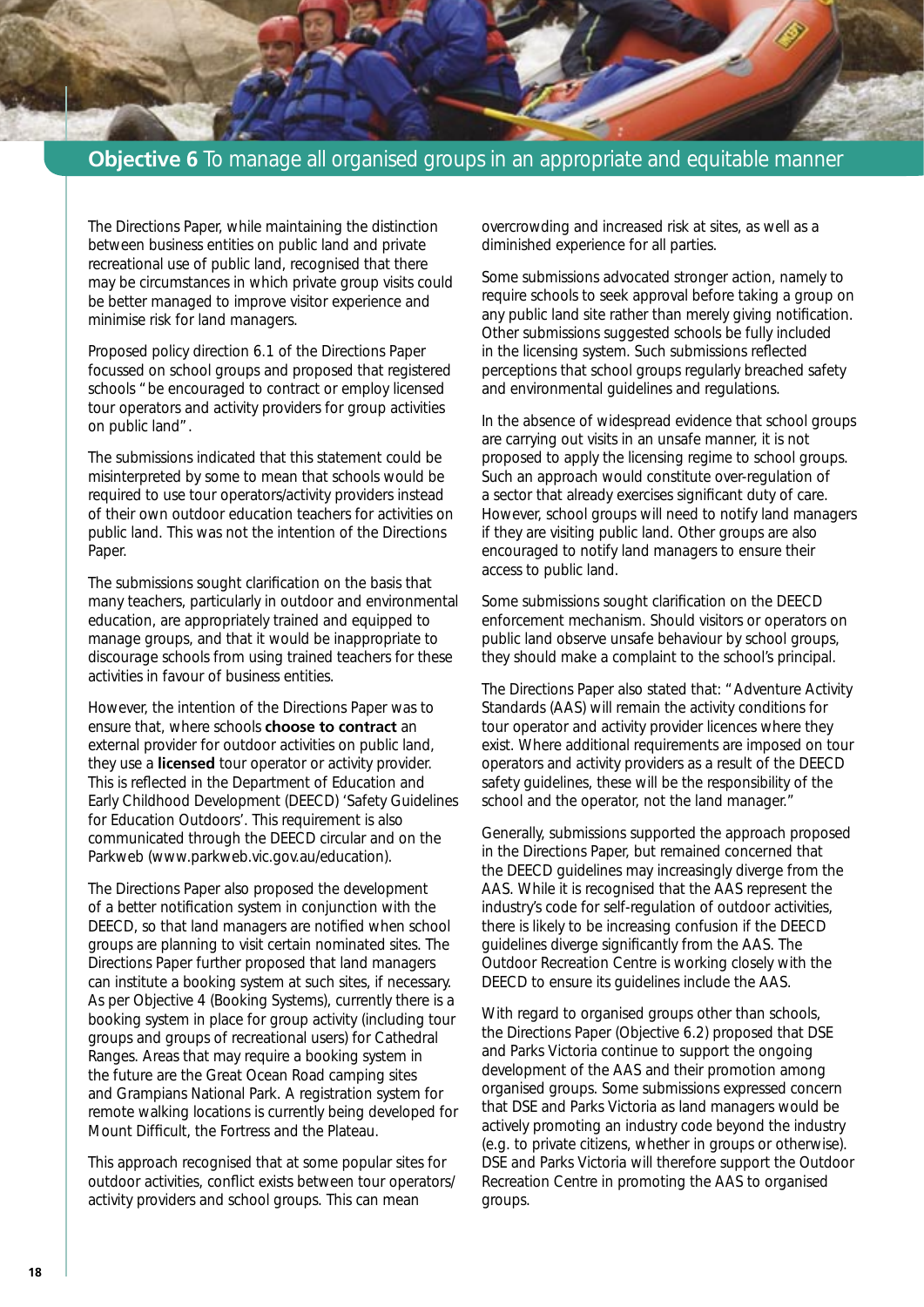<span id="page-24-0"></span>

It is recognised that the AAS is primarily a self-regulatory code agreed to by industry as best practice for outdoor activity. On that basis, the Government has adopted the AAS as relevant conditions for licensing. However, it is recognised that it is not the responsibility of land managers to extend the application of an industry code to schools and the community through the licensing regime. As outlined earlier in this paper, the purpose of the licensing regime is to regulate business of public land, not to regulate all educational, community and recreational activity on public land.

Other submissions opposed the use of the AAS as best practice in adventure activity management. It is recommended that the authors of these submissions raise their concerns with the Outdoor Recreation Centre and be engaged in the ongoing review of the AAS.

The Directions Paper also proposed, under Objective 6.2, that DSE and Parks Victoria continue to invest in Parkweb as a point of reference for all organised groups and independent visitors, with links to other websites, as appropriate.

There was a strong positive response to this recommendation, with submissions suggesting specific communication tools useful to all visitors to public land, including:

- Minimal Impact Guidelines (developed by Leave No Trace) are included in most Adventure Activity Standards. These should be actively promoted to all visitors using public land, including school groups.
- Safety signs in various languages should be provided in high risk activities/areas.
- Information about the licensing system should be included on the DEECD website.



#### Summary – Organised groups

- Where schools choose to use external providers for outdoor activities on public land, they are required to use a **licensed** tour operator or activity provider.
- A better notification system for school visits to public land will be developed in conjunction with the Department of Education and Early Childhood Development, so that land managers are notified when school groups are planning to visit public land.
- Communicate to schools that they are required to notify land managers if they are visiting public land.
- A clearer process to enable visitors to lodge concerns or complaints about organised groups on public land will be instituted.
- The AAS will remain the source of activity conditions for tour operator and activity provider licences where they exist. Where additional requirements are imposed on tour operators and activity providers as a result of client-specific procedures or guidelines (such as schools following the Department of Education and Early Childhood Development Safety Guidelines for Education Outdoors), these will be the responsibility of the school and the operator, not the land manager.
- DSE and Parks Victoria will continue to invest in Parkweb as a point of reference for all organised groups and independent visitors, with links to other websites as appropriate.
- Information about the licensing system will be included on the DEECD website.
- Safety signs will be provided in various languages for high risk activities/areas, where required. Safety signs are already present at coastal crossings.
- Parks Victoria will provide minimal impact guidelines on Parkweb and will be working to bring together environment and safety aspects of the guidelines more closely.
- Booking systems will be developed in coordination with other and future booking processes.

lake catani, mount buffalo Photographer john de la roche courtesy Tourism Victoria